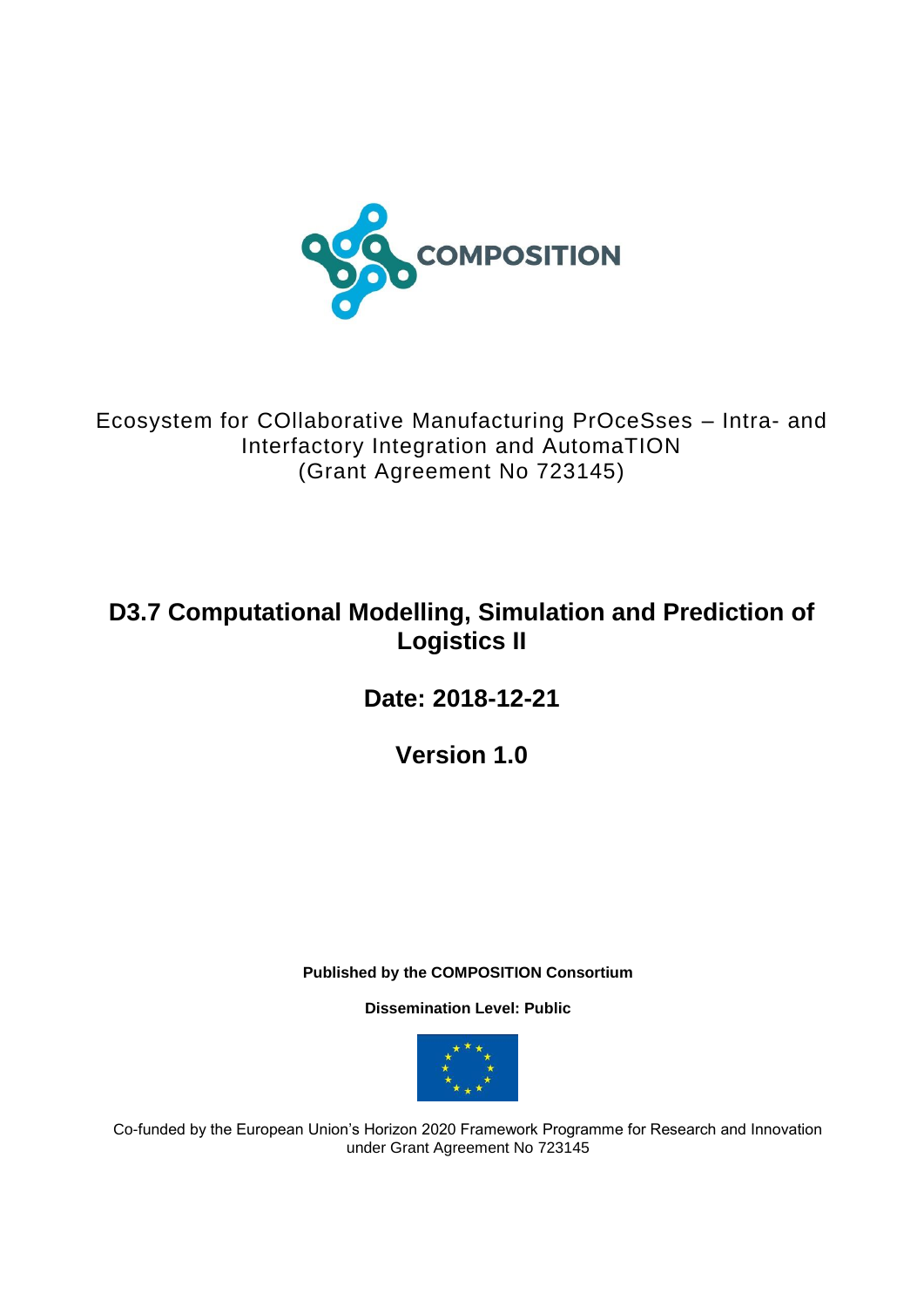## **Document control page**

| Document file:    | D3.7 Computational Modelling, Simulation and Prediction of Logistics II                                         |
|-------------------|-----------------------------------------------------------------------------------------------------------------|
| Document version: | 1.0                                                                                                             |
| Document owner:   | <b>CERTH</b>                                                                                                    |
| Work package:     | WP3 - Manufacturing Modelling and Simulation                                                                    |
| Task:             | T3.3 – Simulation and Forecasting in Production and Logistics                                                   |
| Deliverable type: | R                                                                                                               |
| Document status:  | $\boxtimes$ Approved by the document owner for internal review<br>$\boxtimes$ Approved for submission to the EC |

#### **Document history:**

| <b>Version</b> | Author(s)                                         | Date       | Summary of changes made                |
|----------------|---------------------------------------------------|------------|----------------------------------------|
| 0.1            | Thanasis Vafeiadis, Alexandros<br>Nizamis (CERTH) | 2018-11-13 | ToC and Initial text                   |
| 0.2            | Thanasis Vafeiadis, Alexandros<br>Nizamis (CERTH) | 2018-11-19 | Contribution on Sections 4 and 5       |
| 0.3            | Thanasis Vafeiadis (CERTH)                        | 2018-11-23 | Contribution on Sections 1, 3, 6 and 7 |
| 0.4            | Thanasis Vafeiadis(CERTH)                         | 2018-11-24 | Document finalization                  |
| 1.0            | Thanasis Vafeiadis (CERTH)                        | 2018-12-20 | Document finalization                  |

#### **Internal review history:**

| <b>Reviewed by</b>       | <b>Date</b>  | <b>Summary of comments</b>           |
|--------------------------|--------------|--------------------------------------|
| Matteo Pardi (NXW)       | 2018-12-17   | Minor comments and suggestions       |
| Dimitris Gortzis (ELDIA) | l 2018-12-18 | I No comments or corrections to make |

#### **Legal Notice**

The information in this document is subject to change without notice.

The Members of the COMPOSITION Consortium make no warranty of any kind with regard to this document, including, but not limited to, the implied warranties of merchantability and fitness for a particular purpose. The Members of the COMPOSITION Consortium shall not be held liable for errors contained herein or direct, indirect, special, incidental or consequential damages in connection with the furnishing, performance, or use of this material.

Possible inaccuracies of information are under the responsibility of the project. This report reflects solely the views of its authors. The European Commission is not liable for any use that may be made of the information contained therein.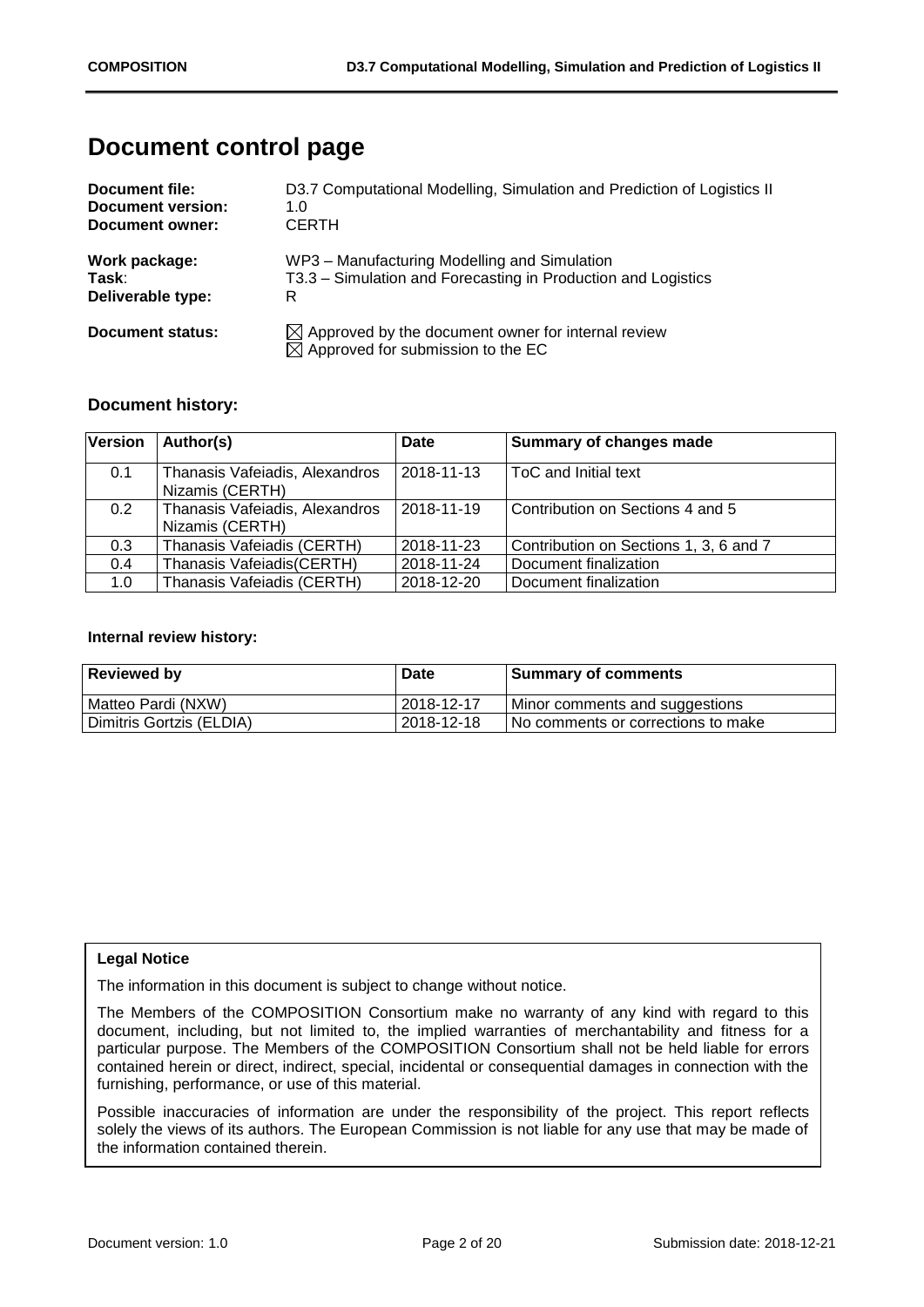# Index:

| 1              |                                                                                                                                                                                      |  |
|----------------|--------------------------------------------------------------------------------------------------------------------------------------------------------------------------------------|--|
| $\mathbf{2}$   |                                                                                                                                                                                      |  |
| 3              |                                                                                                                                                                                      |  |
|                |                                                                                                                                                                                      |  |
| 4              | Simulation and Forecasting tool in Overall COMPOSITION Architecture7                                                                                                                 |  |
| 5              |                                                                                                                                                                                      |  |
|                | 5.1 UC - ELDIA 1 Fill Level Notification - Contractual recyclable Material Management  8<br>5.4 UC - ELDIA 1 Fill Level Notification - Contractual recyclable Material Management  9 |  |
| 6              |                                                                                                                                                                                      |  |
| $\overline{7}$ |                                                                                                                                                                                      |  |
|                |                                                                                                                                                                                      |  |
| 8              |                                                                                                                                                                                      |  |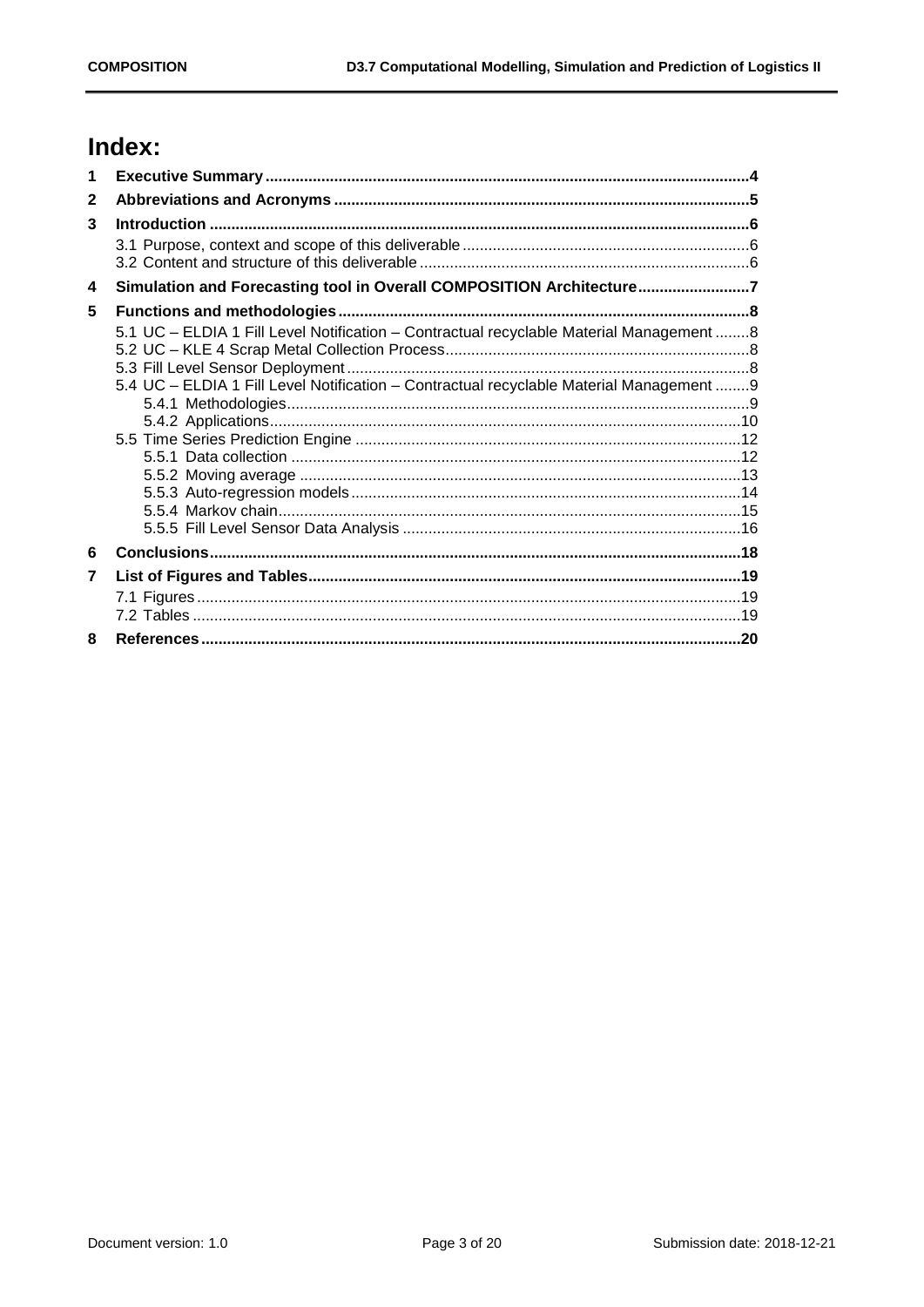## <span id="page-3-0"></span>**1 Executive Summary**

The present document is a deliverable of the "*Ecosystem for COllaborative Manufacturing PrOceSses – Intra- and Interfactory Integration and AutomaTION*" - (COMPOSITION) project, funded by the European Commission's Directorate - General for Research and Innovation (D-G RTD) under Horizon 2020 Research and Innovation programme (H2020). The deliverable presents the final version of Computational Modelling, Simulation and Prediction of Logistics developed until M28 of the project.

The COMPOSITION project needs simulation and prediction in both intra- and inter-factory scenarios. This report is focused on inter-factory scenarios which are related to logistics. In this first stage of the project and *Task 3.3 - Simulation and Forecasting in Production and Logistics* the research has been conducted to use cases which were selected as the cases with the highest priority from both pilot and technical partners of the project. This report alongside with *D3.5 - Computational Modelling, Simulation and Prediction of Production II* which is published in parallel with D3.7, present the total work has done in Task 3.3.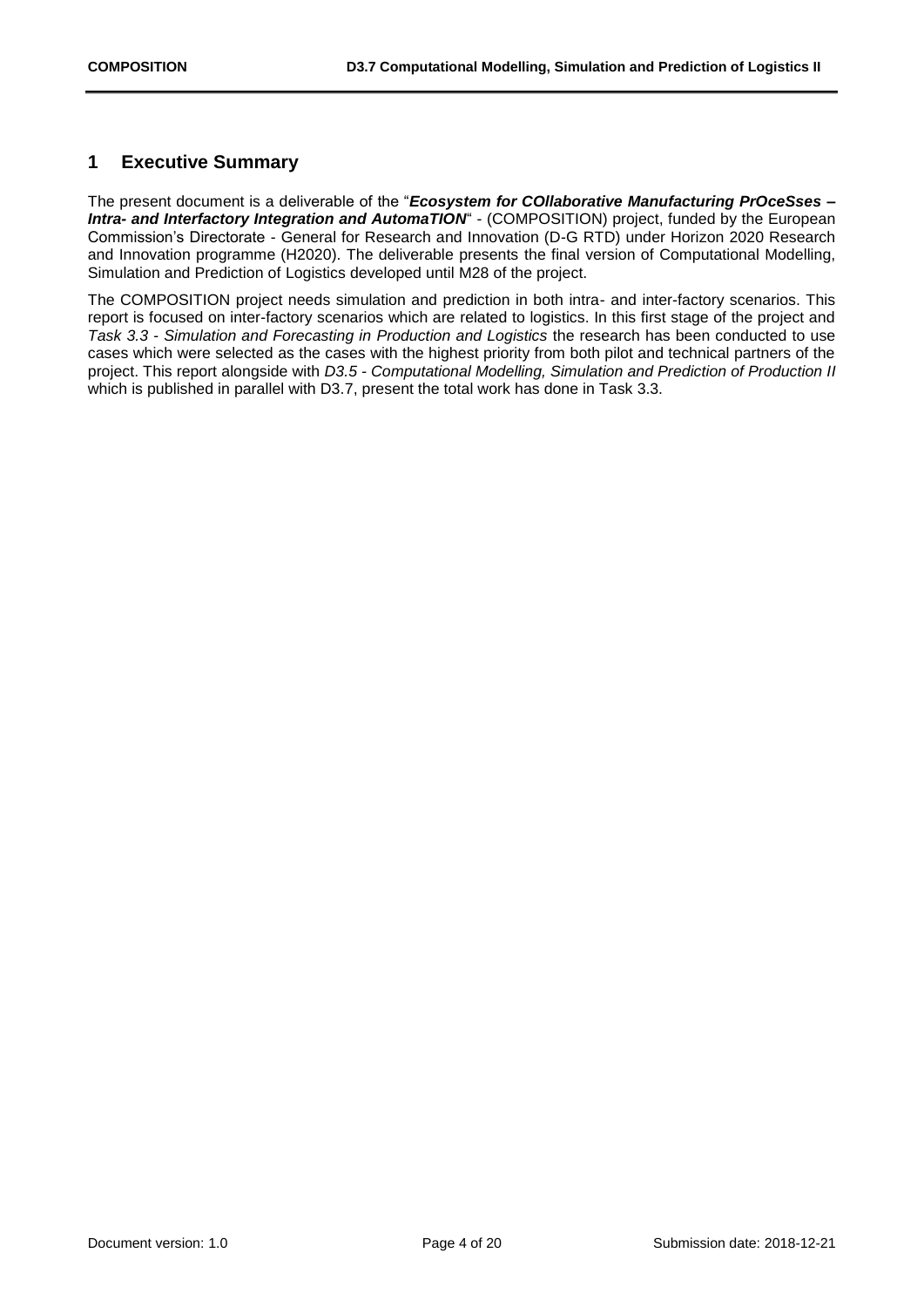## <span id="page-4-1"></span><span id="page-4-0"></span>**2 Abbreviations and Acronyms**

**Table 1: Abbreviations and acronyms are used in this deliverable**

| <b>Acronym</b> | <b>Meaning</b>                             |
|----------------|--------------------------------------------|
| <b>BMS</b>     | <b>Building Management System</b>          |
| <b>DSS</b>     | <b>Decision Support System</b>             |
| ERP            | <b>Enterprise Resource Planning</b>        |
| GA             | <b>Genetic Algorithm</b>                   |
| MQTT           | <b>Message Queuing Telemetry Transport</b> |
| <b>IR</b>      | <b>Information Retrieval</b>               |
| SSP            | Slope Statistic Profile                    |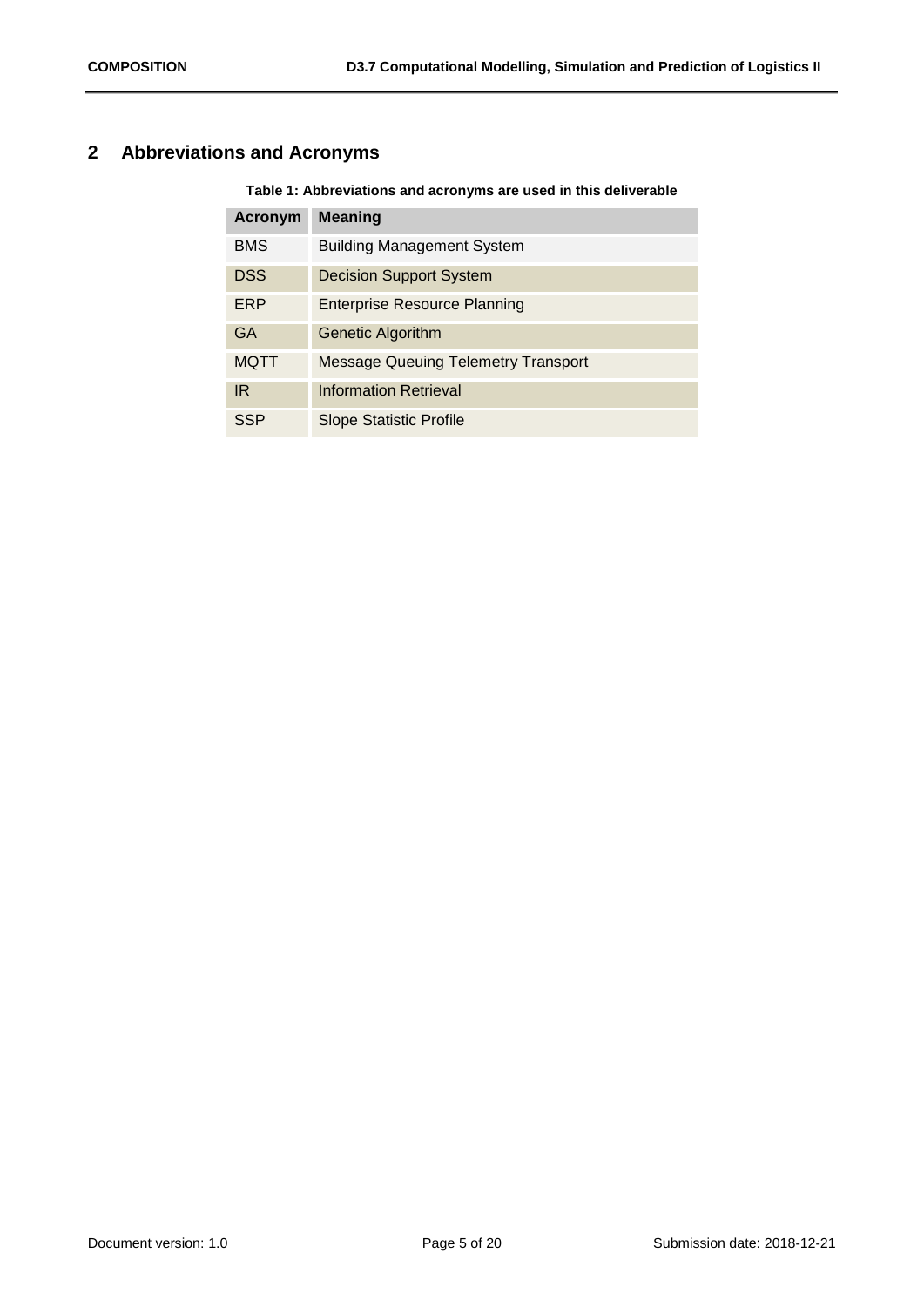## <span id="page-5-0"></span>**3 Introduction**

#### <span id="page-5-1"></span>**3.1 Purpose, context and scope of this deliverable**

This document presents the computational modelling, simulation and prediction functions on production developed until M28 of the COMPOSITION project. This document is part of the Task 3.3 – Simulation and Forecasting in Production and Logistics and aims to design and implement trend analysis, statistics and probability theory for the analysis of significant and key process variables. This deliverable defines the final approaches for the core set of algorithms, techniques and methodologies dedicated on fill level notification and contractual recyclable material management. With the implementation of such techniques, we aim to provide detection of possible optimum pair of routes and weights for waste materials, an estimation for the bins fullness, prediction of median carried cargo tonnage time series, and calculation of probabilities of future states of the tested time series. The user interfaces related to SFT will be described in details at D5.2 and D3.9, which are related to visual analytics tools and DSS respectively.

#### <span id="page-5-2"></span>**3.2 Content and structure of this deliverable**

The content of this deliverable is organized as follows:

Section 4 presents the position of Simulation and Forecasting tool in overall project's architecture. In Section 5 a brief description of the industrial data used for each use case that belongs to the area of computational modelling, simulation and prediction of production, according to D2.1 – Industrial Use cases for an Integrated Information Management System is provided. In Section 6 provides a description of the functions and methodologies developed (new) and utilized or modified (existing ones from scientific literature) until M28 of the project, along with their application on the use cases. In this section, several data processing techniques and transformations, functions and methodologies are described and applied on project use cases. Finally, in Section 7 we draw our conclusions.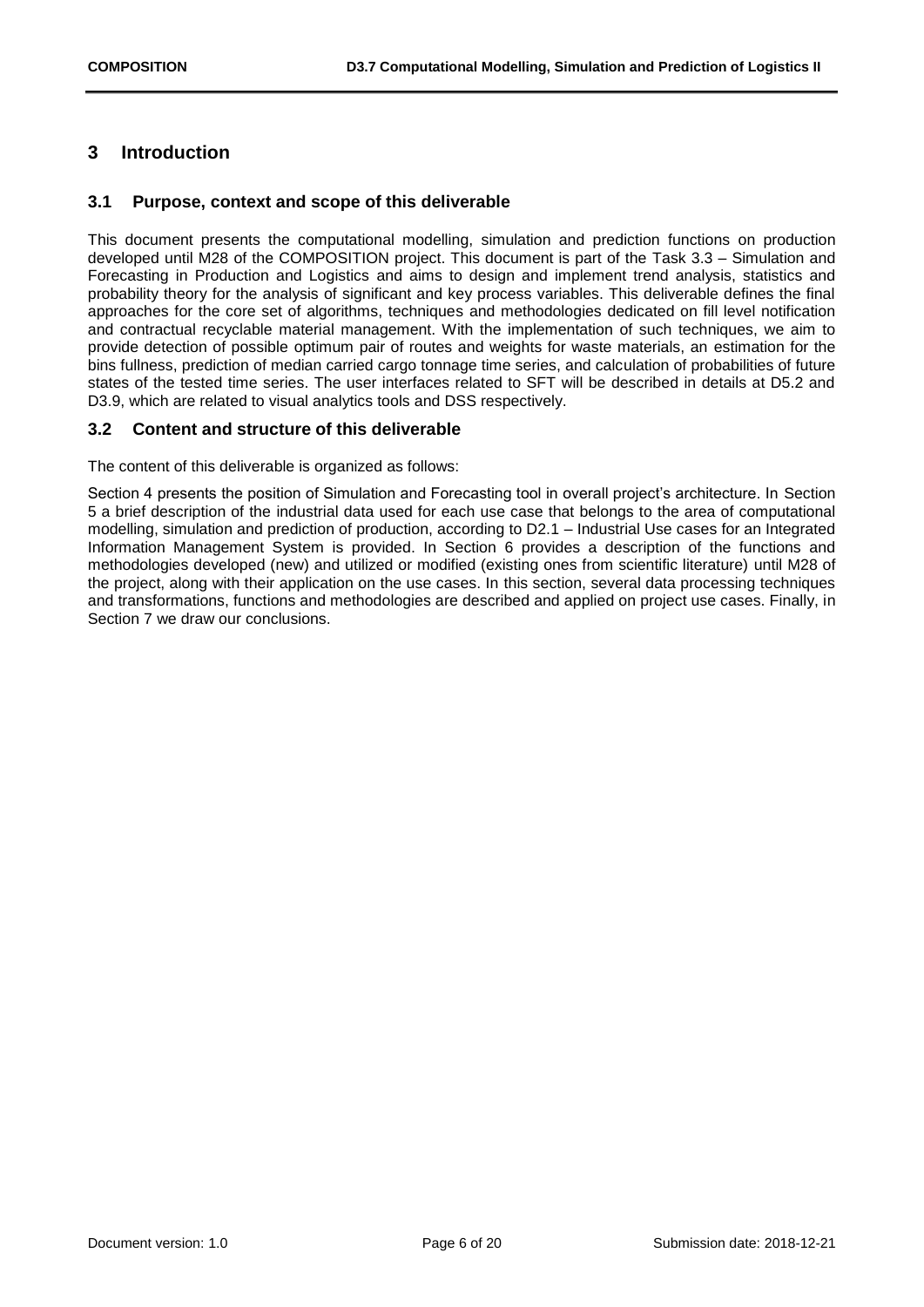## <span id="page-6-0"></span>**4 Simulation and Forecasting tool in Overall COMPOSITION Architecture**

This section describes the position of the Simulation and Forecasting Tool in the COMPOSITION project. We provide in this report an overview of the total COMPOSITION architecture and highlighting the Simulation and Forecasting tool's position without giving more descriptions about the components that are connected to it. This is done in more details in *D3.5 Computational Modelling, Simulation and Prediction of Production II* – a report published in parallel with D3.7 and contains the Simulation and Forecasting tool related to intrafactory use cases of the project.



**Figure 1: COMPOSITION architecture functional view**

<span id="page-6-1"></span>As depicted in the Figure 1, the Simulation and Forecasting tool belongs conceptually to intra-factory components. Besides that, as the Analytics components are connected with the decision support over the Marketplace and the inter-factory use cases of the project as well. In order to create forecasts and offer optimization of some processes related to supply-chain pilots the SFT uses data coming from Information Management components and export its output to Visual Analytics and DSS UI for the Marketplace. The connection of SFT and these components are presented in more details in D3.5 as mentioned before. Furthermore, information about the deployment of SFT are available on D3.5 as well, and they are not repeated in this document.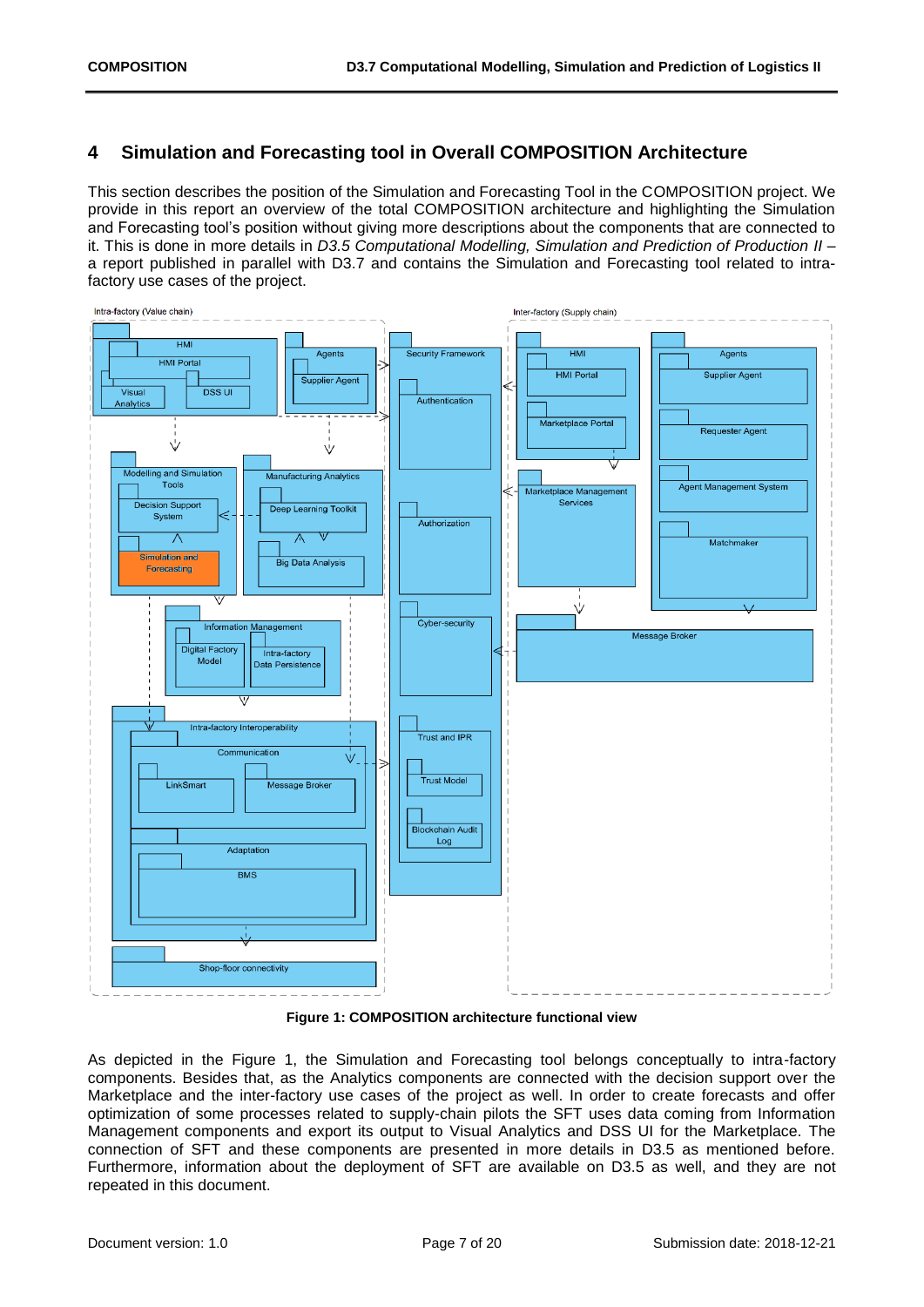### <span id="page-7-0"></span>**5 Functions and methodologies**

This section provides a description of all the functions and methodologies utilized for logistics until M28 of the project, such as genetic algorithms, moving average and auto-regression models, Markov chains and Slope Statistic Profile, along with their application on the use cases.

#### <span id="page-7-1"></span>**5.1 UC – ELDIA 1 Fill Level Notification – Contractual recyclable Material Management**

The primary goal of this use case is to be able to receive notifications of the fill level of various containers installed at ELDIA customers' facilities, thus facilitating the logistics service and improving the reaction time.

ELDIA ERP maintains a database including information about the date of pick up, type, weight and prices of various recyclable materials. These data will be used for simulation and forecasting. This information become available to the project's technical and research partners for further analysis in order to enable possible estimations of the fill level of various containers.

#### <span id="page-7-2"></span>**5.2 UC – KLE 4 Scrap Metal Collection Process**

The goal of this use case is to optimize scrap metal collection and bidding process by getting better scrap metal prices, minimizing costs and receiving a fast and efficient service. A dataset is generated by the company's ERP system. The ERP maintains a database including information about the produced scrap metal and the price of it. This set of data is extracted from ERP in excel as a report file. In 2016 around 1.000 tons of scrap metal were produced with an average price of  $\epsilon$  120 - 150/ ton.

#### <span id="page-7-3"></span>**5.3 Fill Level Sensor Deployment**

For the COMPOSITION use cases related to bins fill level notification (UC-KLE 4 and UC-ELDIA 1), a fill level monitoring sensor has been developed. This sensor is able to provide data to the Simulation and Prediction tool in order to enable the estimation of the date in which the bin will be full.



**Figure 2: Fill level sensor's position**

<span id="page-7-4"></span>For the fill sensor data the HRXL-MaxSonar-WRT MB7380 IP67 Ultrasonic Sensor is used to capture raw measurements of distance of the waste heap from the deployment point. The sensor has its own filtering mechanisms to provide reliable measurements and delivers the result via PWM output. The sensor and the communication are controlled by the STM32L053 low power microcontroller. The microcontroller performs approximately 12 measurements with a duty cycle of less than 1%, discards the invalid ones and filters the valid ones with a median filter choosing the final measurement to send. In case there are no valid measurements taken, an error value is sent. The wireless communication is carried out via the sx1272mbas LoRa Module for STM. The system is powered by 4 AA batteries.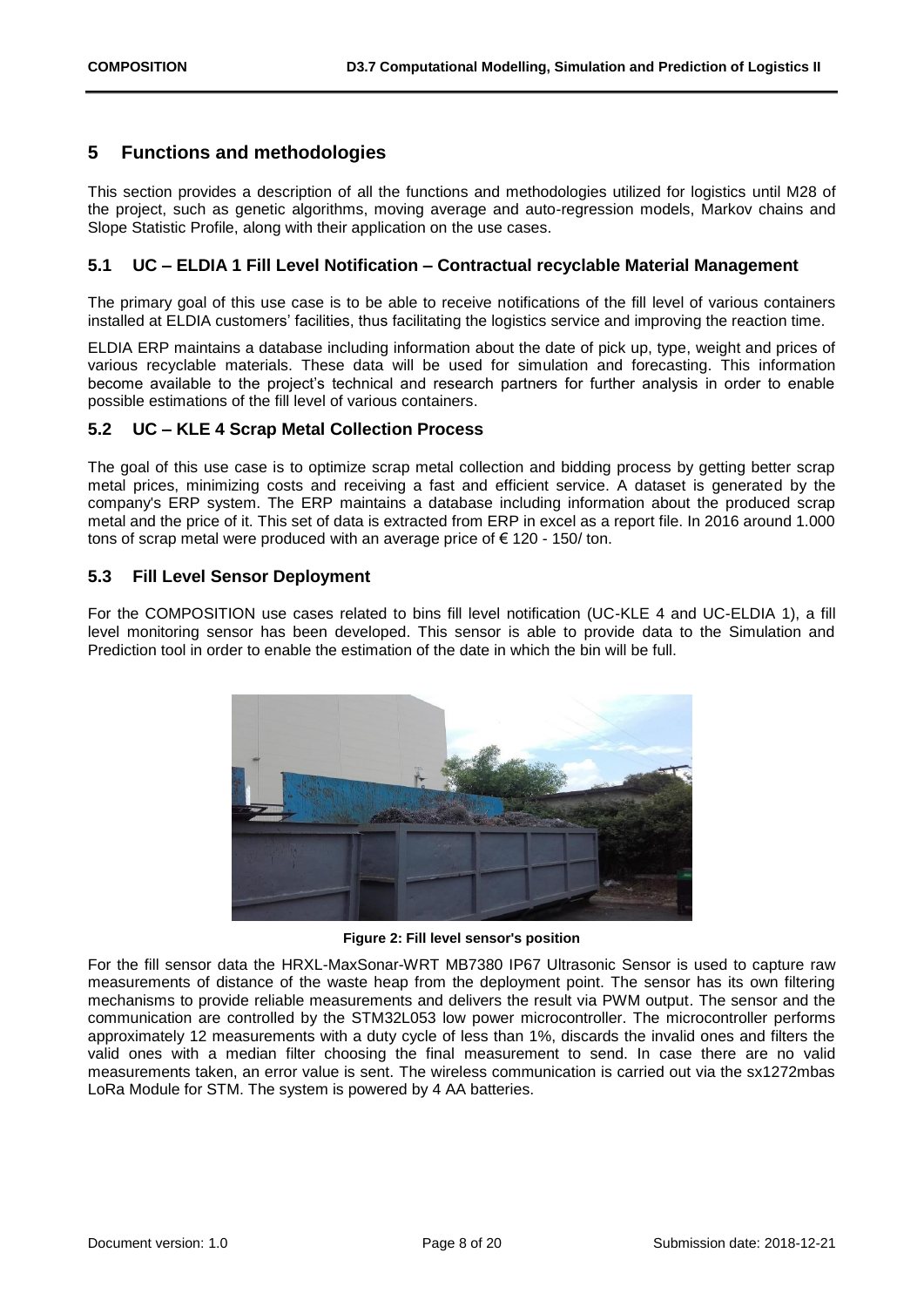

**Figure 3: Fill level sensor system overview**

<span id="page-8-2"></span>Data are transferred via the LoRaWAN low power protocol to the LoRa Gateway. The gateway used is the LoRank 8. It has to be noted that LoRaWAN protocol allows transmission of only very small packets of data, so this means that only raw measurements of distance are transferred along with the measurement of battery level and id of bin. The gateway that is connected to the internet via Ethernet or Wi-Fi publishes those data on an MQTT topic on the cloud and a listener, connected to the same broker as the gateway, reprocesses the data to convert the raw distance measurement into a fill percentage and derive the JSON object format to be sent on the destination platform. The Building Management System (BMS) component of the project is the destination platform.

#### <span id="page-8-0"></span>**5.4 UC – ELDIA 1 Fill Level Notification – Contractual recyclable Material Management**

#### <span id="page-8-1"></span>**5.4.1 Methodologies**

This section provides a set of algorithms and methodologies for optimization and time series prediction. These methodologies are: genetic algorithms for the management and the transportation or recyclable materials and slope statistic profile, moving average, auto-regression models and Markov chain approaches and methodologies for the prediction of key performance indicator values.

#### **5.4.1.1 Genetic Algorithms**

People use search engines to find information they desire with the aim that their information needs will be met. Information retrieval (IR) is a field that is concerned primarily with the searching and retrieving of information in the documents and also searching the search engine, online databases, and Internet. Genetic algorithms (GAs) are robust, efficient, and optimized methods in a wide area of search problems motivated by Darwin's principles of natural selection and survival of the fittest.

IR system searches for the matches in the document databases and, thus, retrieves search results of the matching process. However, based on the relevance, the user will then evaluate and display the search results. The relevance of the document is very important to the user. If the user feels that it is a relevant document, he finishes the search while else user continues to search in the document database by reformulating the query until the relevant documents that will satisfy users' information needs are retrieved.

GA is a probabilistic algorithm simulating the process of natural selection of living organisms and finally coming up with an approximate solution to a problem (Holland, 1975), (DeJong, 1975) & (Goldberg, 1989). In GA implementation, the search space is composed of candidate solutions (called individuals or creatures) to an optimization problem to evolve better solutions; each represented by a string is termed chromosome. Each chromosome has an objective function value, called fitness. A set of chromosomes together with their associated fitness is called a population. This population, at a given iteration of the genetic algorithm, is called a generation. In each generation, the fitness of every individual in the population is evaluated from the current population based on their fitness value and modified to form a new population. The new population is then used in the next iteration of the algorithm.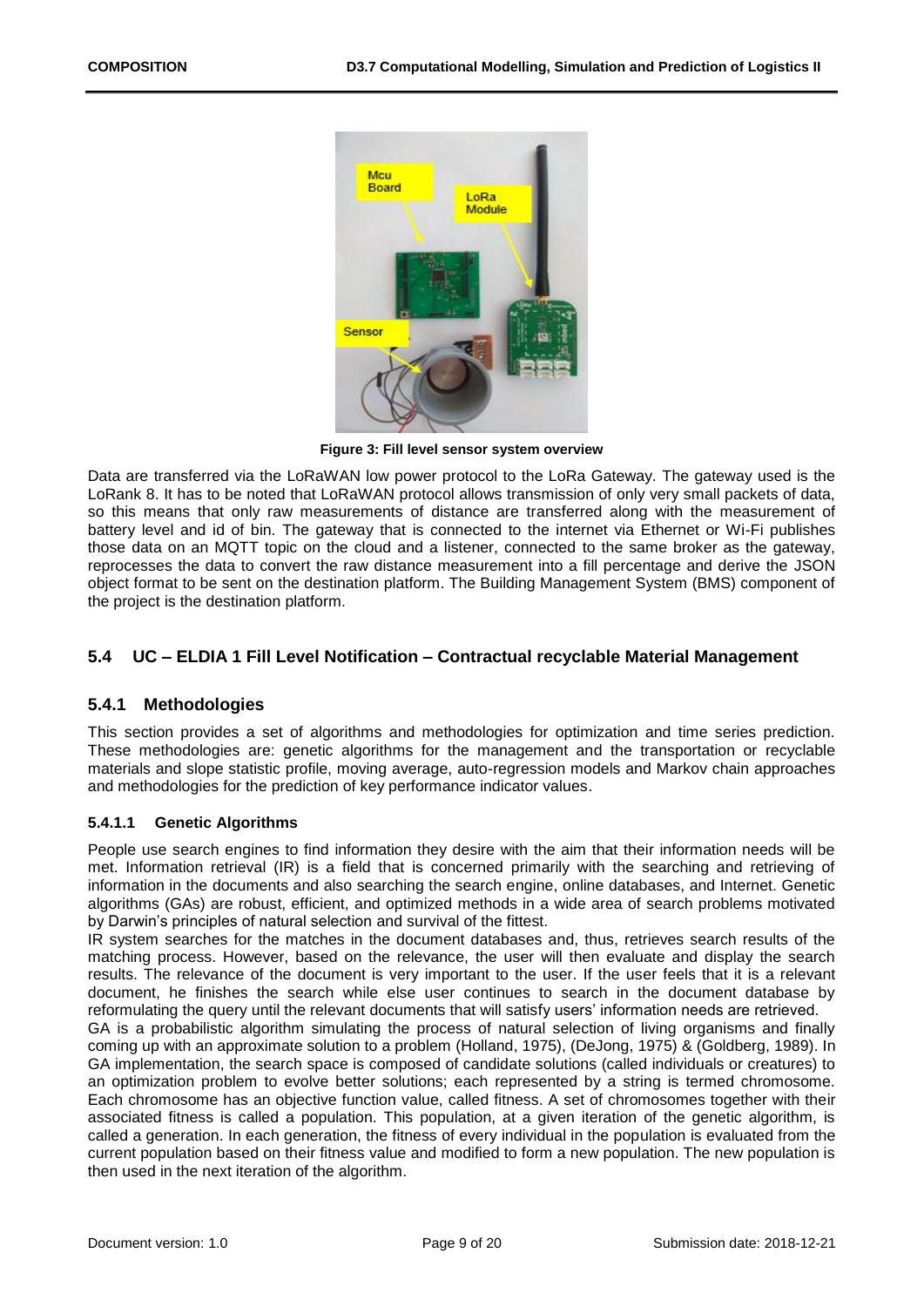GA terminates when either a maximum number of generations has been produced or a satisfactory fitness level has been reached for the population. If the algorithm has terminated due to a maximum number of generations, a satisfactory solution may or may not have been reached. The working of the genetic algorithm depends upon the constraint of how well we choose our initial random keywords.

### <span id="page-9-0"></span>**5.4.2 Applications**

In the current contractual recyclable material management dataset (see [Table 2\)](#page-9-1) there were 4 recyclable materials (organic waste  $= 1$ , wood  $= 2$ , plastic  $= 3$  and paper  $= 4$ ) recorded for the years of 2015 and 2016. In order to apply the GA we have chosen waste and wood materials, which are recorded for all customers for both years. The fitness function is the ratio of routes and weights that need to be minimized (the company needs to carry as much weights as possible with as few as possible routes). Thus, the target value of this fitness function is the minimum ratio of all customers for a specified material. In Table 4, one can see the average values of fitness function for all waste and wood materials, for all customers and for the years 2015 and 2016. The Objective bounds of routes and weights per material are given in Table 5. The ratios of routes per weights for all customers, materials and years are also given in [Figure 4,](#page-11-2) based on [Table 3.](#page-10-0) As input in the GA are the bounds of routes and weights along with the minimum ratio of all customers per material and per year (see the highlighted values in Table 4).

<span id="page-9-1"></span>

| A.A. | <b>Customer</b> | <b>Description</b> | January | February | <b>March</b>   | April         | May           | June           | July                                      | August                   | September      | October | November | <b>December</b> | Sum     |
|------|-----------------|--------------------|---------|----------|----------------|---------------|---------------|----------------|-------------------------------------------|--------------------------|----------------|---------|----------|-----------------|---------|
| 1    | Customer A 2015 | Route Material 1   | 2       | 4        | 6              | 6             | 6             | 8              | 8                                         | 5                        | 5              | 7       | 6        | 6               | 69      |
|      |                 | Weight Material 1  | 10.070  | 17.960   | 35.420         |               | 27.070 23.840 | 46.860         | 44.040                                    | 25.190                   | 28.240         | 35.300  | 23.830   | 27.520          | 345.340 |
|      |                 | Route_Material_2   | 2       | 3        | 3              | 4             | 5             | 6              | 3                                         | 4                        | 4              | 3       | 5        | 4               | 46      |
|      |                 | Weight Material 2  | 0.750   | 1.230    | 1.380          | 1.920         | 2.020         | 2.610          | 1.080                                     | 2.030                    | 1.880          | 1.390   | 2.130    | 2.840           | 21.260  |
|      | Customer A 2016 | Route Material 1   | 3       | 6        | 7              | 8             | 8             | 6              | 6                                         | 5                        | 8              | 7       | 6        | 3               | 73      |
|      |                 | Weight Material 1  | 14.200  | 29.420   | 36.400         | 40.700        | 39.940        | 32.360         | 33.050                                    | 23.570                   | 41.510         | 34.500  | 24.230   | 13.700          | 363.580 |
|      |                 | Route Material 2   | 4       | 4        | 5              | 5             | 6             | 4              | 3                                         | 4                        | 4              | 4       | 4        | 2               | 49      |
|      |                 | Weight Material 2  | 3.440   | 1.960    | 3.990          | 1.870         | 4.630         | 1.480          | 1.270                                     | 2.360                    | 1.950          | 1.780   | 1.630    | 0.700           | 27.060  |
|      |                 |                    |         |          |                |               |               |                |                                           |                          |                |         |          |                 |         |
| 2    | Customer B 2015 | Route Material 1   | 1       | 1        | $\overline{2}$ | 3             | 2             | з              | 1                                         | 2                        | з              | з       | 1        | 2               | 24      |
|      |                 | Weight Material 1  | 1.490   | 2.780    | 5.110          | 6.220         | 3.410         | 6.220          | 2.790                                     | 2.960                    | 5.710          | 6.420   | 0.900    | 6.540           | 50.550  |
|      | Customer B 2016 | Route Material 1   | 1       | 1        | 1              | 3             | 1             | $\overline{2}$ | $\overline{2}$                            | 1                        | $\overline{2}$ | 1       | 1        | 2               | 18      |
|      |                 | Weight Material 1  | 3.030   | 3.810    | 3.050          | 6.350         | 2.220         | 5.190          | 4.180                                     | 2.330                    | 5.560          | 2.670   | 2.940    | 5.460           | 46.790  |
|      |                 |                    |         |          |                |               |               |                |                                           |                          |                |         |          |                 |         |
| з    | Customer C 2015 | Route Material 1   | 6       | 11       | 10             | 10            | 10            | 11             | 10                                        | 6                        | 8              | 13      | 10       | 12              | 117     |
|      |                 | Weight Material 1  | 20.540  | 40.210   |                | 27.970 29.750 |               |                | 30.790 32.310 29.440                      | 24.110                   | 25.000         | 64.700  | 27.390   | 29.950          | 382.160 |
|      |                 | Route Material 2   | 3       | 3        | 3              | 3             | 3             | 4              | 4                                         | $\overline{2}$           | 3              | 4       | 4        | 5               | 41      |
|      |                 | Weight Material 2  | 1.030   | 1.190    | 1.290          | 1.750         | 1.230         | 1.870          | 1.610                                     | 0.710                    | 0.950          | 1.670   | 2.400    | 1.930           | 17.630  |
|      |                 | Route_Material_3   | 2       | 2        | 2              | 1             | 2             | 2              | 3                                         | ٠                        | 1              | 1       | 1        | 1               | 18      |
|      |                 | Weight Material 3  | 0.570   | 0.200    | 0.270          | 0.190         | 0.320         | 0.190          | 0.320                                     | $\overline{\phantom{a}}$ | 0.190          | 0.190   | 0.190    | 0.040           | 2.670   |
|      |                 | Route Material 4   | 4       | 5        | 4              | 4             | 5             | 5              | 6                                         | 2                        | 6              | 5       | 5        | 6               | 57      |
|      |                 | Weight Material 4  | 2.570   | 2.200    | 2.690          | 1.940         | 3.040         | 2.090          | 2.770                                     | 1.310                    | 3.400          | 3.660   | 2.410    | 2.660           | 30.740  |
|      | Customer C 2016 | Route Material 1   | 8       | 12       | 12             | 14            | 10            | 10             | 12                                        | 8                        | 14             | 12      | 14       | 16              | 142     |
|      |                 | Weight Material 1  | 25.920  | 37.010   | 32.250         | 37.960        | 26.190        | 35.970         | 36.830                                    | 29.740                   | 43.640         | 33.330  | 40.010   | 53.420          | 432.270 |
|      |                 | Route Material 2   | 3       | 2        | 7              | 5             | 5             | 4              | 5                                         | 4                        | 6              | 7       | 7        | 5               | 60      |
|      |                 | Weight Material 2  | 1.120   | 0.940    | 2.770          | 2.000         | 3.790         | 4.290          | 1.980                                     | 5.820                    | 2.530          | 2.950   | 4.950    | 1.930           | 35.070  |
|      |                 | Route_Material_3   | 3       | ۰<br>.   | ÷              | 1             | 1             |                | ٠                                         | ۰                        | 1              | ٠       | ä,       | 2               | 8       |
|      |                 | Weight Material 3  | 0.380   | Ĵ.       |                | 0.250         | 0.210         |                |                                           |                          | 0.180          |         |          | 0.620           | 1.640   |
|      |                 | Route Material 4   | 4       | 6        | 7              | 7             | 5             | 6              | 6                                         | 4                        | 6              | 7       | 6        | 6               | 70      |
|      |                 | Weight Material 4  | 2.040   | 4.020    | 3.850          | 3.100         | 2.460         | 4.000          | 2.930                                     | 1.780                    | 2.970          | 3.750   | 3.560    | 3.660           | 38.120  |
|      |                 |                    |         |          |                |               |               |                |                                           |                          |                |         |          |                 |         |
| 4    | Customer D 2015 | Route Material 1   | 10      | 10       | 11             | 11            | 13            | 12             | 14                                        | 8                        | 12             | 17      | 13       | 10              | 141     |
|      |                 | Weight Material 1  | 31.690  | 32.180   |                | 39.430 41.140 |               | 44.510 36.170  | 40.550                                    | 25.620                   | 36.340         | 38.820  | 49.940   | 28.110          | 141.000 |
|      | Customer D 2015 | Route_Material_1   | 9       | 10       | 10             | 11            | 11            | 13             | 15                                        | 7                        | 14             | 11      | 12       | 10              | 133     |
|      |                 | Weight Material 1  | 26,330  | 37.590   |                |               |               |                | 40.800 34.720 34.450 37.990 45.430 20.380 |                          | 43.080         | 32.140  | 36.890   | 37.550          | 427.350 |

**Table 2: Contractual recyclable material management dataset**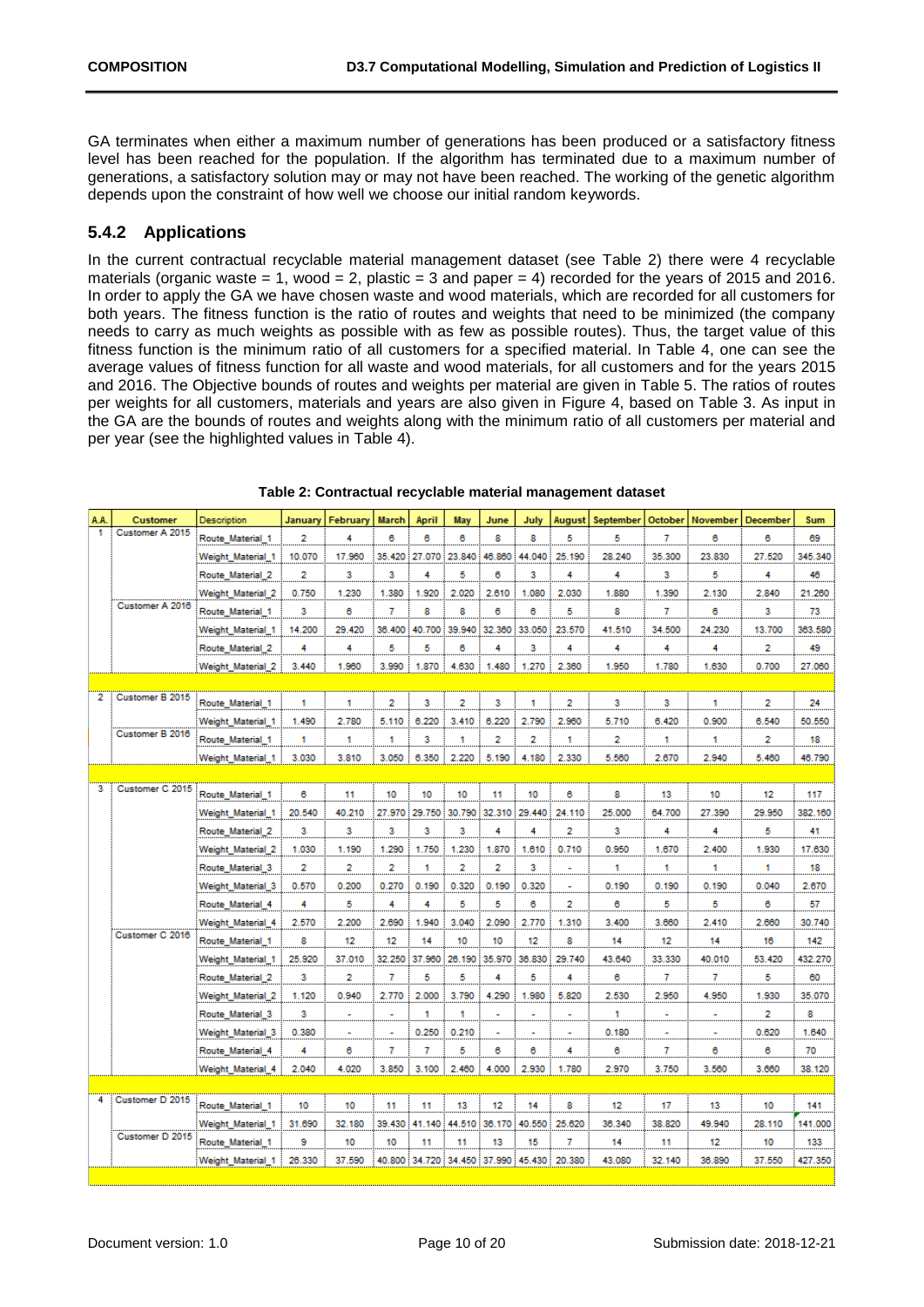<span id="page-10-0"></span>

| <b>Customer</b> | Year | <b>Description</b>    | Jan  | Feb  | Mar            | Apr  | May  | Jun            | Juj            | Aug                      | Sept | Oct            | Nov                      | <b>Dec</b> |
|-----------------|------|-----------------------|------|------|----------------|------|------|----------------|----------------|--------------------------|------|----------------|--------------------------|------------|
| A               | 2015 | Ratio -<br>Material 1 | 0.20 | 0.22 | 0.17           | 0.22 | 0.25 | 0.17           | 0.18           | 0.20                     | 0.18 | 0.20           | 0.25                     | 0.22       |
| Α               | 2015 | Ratio -<br>Material_2 | 2.67 | 2.44 | 2.17           | 2.08 | 2.48 | 2.30           | 2.78           | 1.97                     | 2.13 | 2.16           | 2.35                     | 1.41       |
| Α               | 2016 | Ratio -<br>Material 1 | 0.21 | 0.20 | 0.19           | 0.20 | 0.20 | 0.19           | 0.18           | 0.21                     | 0.19 | 0.20           | 0.25                     | 0.22       |
| A               | 2016 | Ratio -<br>Material_2 | 1.16 | 2.04 | 1.25           | 2.67 | 1.30 | 2.70           | 2.36           | 1.69                     | 2.05 | 2.25           | 2.45                     | 2.86       |
| B               | 2015 | Ratio -<br>Material 1 | 0.67 | 0.36 | 0.39           | 0.48 | 0.59 | 0.48           | 0.36           | 0.68                     | 0.53 | 0.47           | 1.11                     | 0.31       |
| В               | 2016 | Ratio -<br>Material_1 | 0.33 | 0.26 | 0.33           | 0.47 | 0.45 | 0.39           | 0.48           | 0.43                     | 0.36 | 0.37           | 0.34                     | 0.35       |
| $\mathsf C$     | 2015 | Ratio -<br>Material 1 | 0.29 | 0.27 | 0.36           | 0.34 | 0.32 | 0.34           | 0.34           | 0.25                     | 0.32 | 0.20           | 0.37                     | 0.33       |
| $\mathsf C$     | 2015 | Ratio -<br>Material_2 | 2.91 | 2.52 | 2.33           | 1.71 | 2.44 | 2.14           | 2.48           | 2.82                     | 3.16 | 2.40           | 1.67                     | 2.59       |
| $\mathsf C$     | 2015 | Ratio -<br>Material 3 | 3.51 | 10.0 | 7.41           | 5.26 | 6.25 | 10.5           | 9.38           | $\overline{\phantom{a}}$ | 5.26 | 5.26           | 5.26                     | 25         |
| $\mathsf C$     | 2015 | Ratio -<br>Material 4 | 1.56 | 2.27 | 1.49           | 2.06 | 1.64 | 2.39           | 2.17           | 1.53                     | 1.76 | 1.37           | 2.07                     | 2.25       |
| $\mathsf C$     | 2016 | Ratio -<br>Material 1 | 0.31 | 0.32 | 0.37           | 0.37 | 0.38 | 0.28           | 0.33           | 0.27                     | 0.32 | 0.36           | 0.35                     | 0.29       |
| $\mathsf C$     | 2016 | Ratio -<br>Material_2 | 2.68 | 2.13 | 2.53           | 2.50 | 1.32 | 0.93           | 2.53           | 0.69                     | 2.37 | 2.37           | 1.41                     | 2.59       |
| $\mathsf{C}$    | 2016 | Ratio -<br>Material 3 | 7.89 | ÷.   | $\overline{a}$ | 4.00 | 4.76 | $\overline{a}$ | $\overline{a}$ | $\overline{\phantom{a}}$ | 5.56 | $\overline{a}$ | $\overline{\phantom{a}}$ | 3.22       |
| $\mathsf{C}$    | 2016 | Ratio -<br>Material 4 | 1.96 | 1.49 | 1.82           | 2.26 | 2.03 | 1.50           | 2.05           | 2.25                     | 2.02 | 1.87           | 1.69                     | 1.64       |
| D               | 2015 | Ratio -<br>Material_1 | 0.32 | 0.31 | 0.28           | 0.27 | 0.29 | 0.33           | 0.35           | 0.31                     | 0.33 | 0.44           | 0.26                     | 0.35       |
| D               | 2016 | Ratio -<br>Material 1 | 0.34 | 0.27 | 0.25           | 0.32 | 0.32 | 0.34           | 0.33           | 0.34                     | 0.32 | 0.34           | 0.33                     | 0.27       |

**Table 3: Route/weights ratio**

#### <span id="page-10-1"></span>**Table 4: Fitness function average value for material / customer for years 2015 and 2016.**

| Years             | 2015  |      | 2016  |      |  |  |
|-------------------|-------|------|-------|------|--|--|
| <b>Materials</b>  | Waste | Wood | Waste | Wood |  |  |
| <b>Customer A</b> | 0.17  | 1.41 | 0.18  | 1.16 |  |  |
| <b>Customer B</b> | 0.30  | 1.66 | 0.26  | 0.68 |  |  |
| <b>Customer C</b> | 0.20  |      | 0.27  |      |  |  |
| <b>Customer D</b> | 0.26  |      | 0.25  |      |  |  |

|  |  | Table 5: Objective bounds of routes and weights per material |  |  |  |  |  |
|--|--|--------------------------------------------------------------|--|--|--|--|--|
|--|--|--------------------------------------------------------------|--|--|--|--|--|

<span id="page-10-2"></span>

| Years                    |    |               | 2015    |               | 2016    |               |         |      |  |
|--------------------------|----|---------------|---------|---------------|---------|---------------|---------|------|--|
| <b>Materials</b>         |    | Waste         |         | Wood          |         | Waste         | Wood    |      |  |
| Weights<br><b>Routes</b> |    | <b>Routes</b> | Weights | <b>Routes</b> | Weights | <b>Routes</b> | Weights |      |  |
| Min                      |    |               | ົ       | 0.71          |         | 20.38         | ົ       | 0.94 |  |
| <b>Max</b>               | 17 | 65            | 5       | 2.4           | 15      | 45.43         |         | 5.82 |  |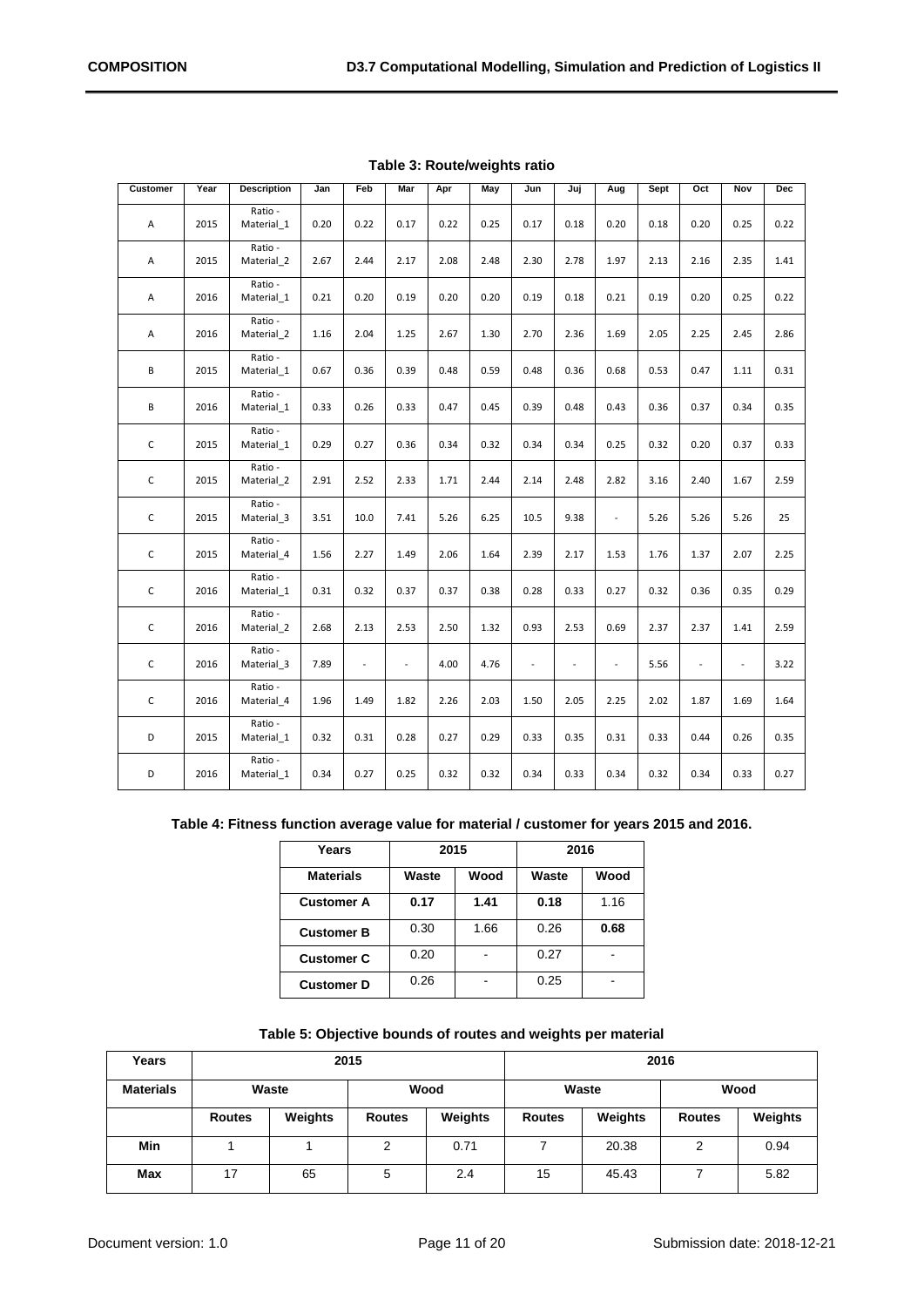

**Figure 4: Ratios of routes per weights for all customers, materials and years**

<span id="page-11-2"></span>Thus, the results from the application of GA on the various materials (organic waste and wood) and for years 2015 and 2016 are given in Table 6. In order to train the GA algorithm, the minimum ratio (routes/weights) of all customers per material is used as the target of the fitness function. Moreover, the GA algorithm iterates among all possible values of routes and weights (based on minimum and maximum values given by the ELDIA). For the year 2015 the optimum pair of routes and weights for organic waste material is 9 routes and 53 tonnages and wood material the optimum pair of routes and tonnages is 4 and 3, respectively. For the year 2016 the optimum pair of routes and weights for waste material is 7 routes and 39 tonnages and wood material the optimum pair of routes and tonnages is 2 and 3, respectively. The optimum pair denotes what would be the number of routes and the number of carried weights so as the company to have no losses.

<span id="page-11-3"></span>

| Years            |               | 2015    |               |         | 2016          |         |               |         |  |  |
|------------------|---------------|---------|---------------|---------|---------------|---------|---------------|---------|--|--|
| <b>Materials</b> |               | Waste   |               | Wood    |               | Waste   | Wood          |         |  |  |
|                  | <b>Routes</b> | Weights | <b>Routes</b> | Weights | <b>Routes</b> | Weights | <b>Routes</b> | Weights |  |  |
| GΑ               | 9             | 53      | 4             | ◠<br>رب |               | 39      | ົ             | 3       |  |  |

#### <span id="page-11-0"></span>**5.5 Time Series Prediction Engine**

#### <span id="page-11-1"></span>**5.5.1 Data collection**

The tested time series for all the methodologies of this time series prediction engine is the calculated median of carried cargo (in tonnage) from all customers. The carried cargo statistics are given in Table 7 below: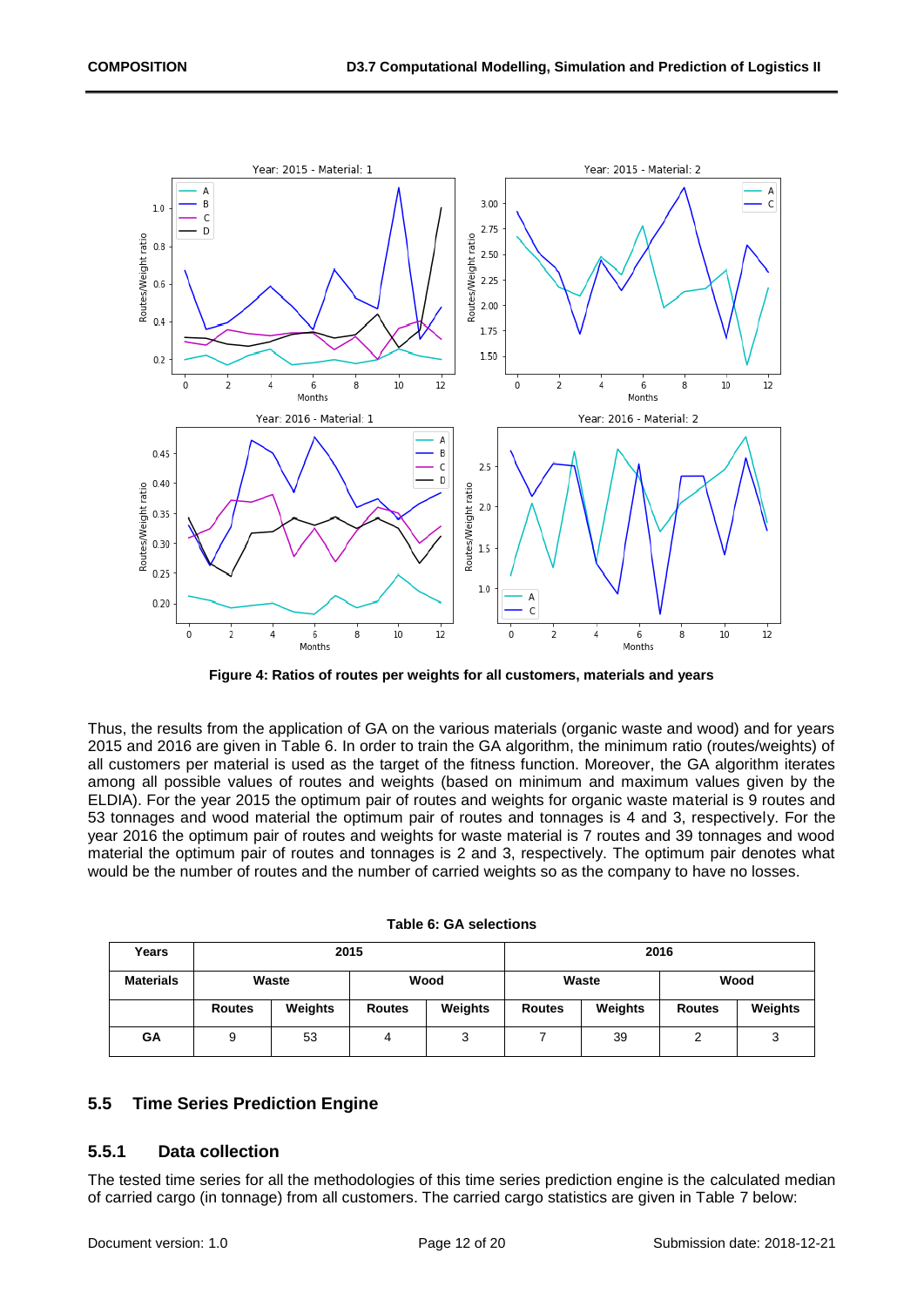|                   | January       |                | February      |                | <b>March</b>  |                | April  |                | May           |                | June   |                | July   |                       | August |                | September     |                | <b>October</b> |                | <b>November</b> |                | <b>December</b> |                |
|-------------------|---------------|----------------|---------------|----------------|---------------|----------------|--------|----------------|---------------|----------------|--------|----------------|--------|-----------------------|--------|----------------|---------------|----------------|----------------|----------------|-----------------|----------------|-----------------|----------------|
| <b>Customers</b>  | <b>Routes</b> | <b>Tonnege</b> | <b>Routes</b> | <b>Tonnage</b> | <b>Routes</b> | <b>Tonnage</b> | Routes | <b>Tonnage</b> | <b>Routes</b> | <b>Tonnage</b> | Routes | <b>Tonnage</b> | Routes | <b>Tonnage Routes</b> |        | <b>Tonnage</b> | <b>Routes</b> | <b>Tonnage</b> | <b>Routes</b>  | <b>Tonnage</b> | Routes          | <b>Tonnage</b> | <b>Routes</b>   | <b>Tonnage</b> |
| <b>Customer</b> : |               | 3.710          | з             | 2,560          | 3             | 2.370          | 3      | 2.460          | з             | 2,420          | 3      | 2,680          |        | 3,980                 |        | 2.570          |               | 3,860          | 2              | 1.290          | 3               | 2,640          | 3               | 2.680          |
| <b>Customer 7</b> |               | 3,920          |               | 3,880          | 5             | 5.050          | 4      | 4.190          |               | 4,000          | 3      | 2,580          |        | 4.030                 |        | 1,270          | Δ             | 4.050          | 3              | 2.630          | 5               | 5.180          | 4               | 4,030          |
| <b>Customer 3</b> | 18            | 24.550         | 14            | 21.770         | 16            | 21.720         | 17     | 23.290         | 20            | 27.460         | 18     | 23,400         | 21     | 31.980                | 19     | 26.900         | 22            | 36,840         | 27             | 44.310         | 20              | 37,870         | 15              | 26.650         |
| <b>Customer 4</b> | ۹             | 2,680          |               | 4.610          | 4             | 3.440          | 3      | 2,810          |               | 3,550          | 3      | 2.330          |        | 2.910                 |        | 0.980          |               | 3,800          | 4              | 3.700          | 2               | 3.700          | 2               | 2,840          |
| <b>Customer 5</b> | 6             | 4,620          |               | 5.600          | 9             | 6.900          |        | 5.740          |               | 5.680          | 9      | 7.300          |        | 6.910                 | 8      | 5,840          | 10            | 6.630          | 8              | 5.910          | 8               | 5,430          | 8               | 5,930          |
| <b>Customer 6</b> | ٩             | 4.780          |               | 2.000          | 2             | 2.720          | 2      | 2,970          | 3             | 4.250          | 3      | 2.620          |        | 4,590                 | ۹      | 4,520          | 3             | 4.790          | 2              | 3,960          | 3               | 3.740          | 1               | 1.160          |
| <b>Customer</b>   |               | 9.230          |               | 11.060         | 5             | 10.178         | 5      | 9.050          | 6             | 14.390         |        | 8,960          |        | 7.730                 |        | 5,990          | 5             | 9,560          | 3              | 5.740          | 6               | 14.160         | 3               | 5.150          |
| <b>Statistics</b> |               |                |               |                |               |                |        |                |               |                |        |                |        |                       |        |                |               |                |                |                |                 |                |                 |                |
| Min               | 3             | 2.68           |               | 7              | 2             | 2.37           | 2      | 2.46           | 3             | 2.42           | 3      | 233            | ٩      | 2.91                  |        | 0.98           | 3             | 3,8            | 2              | 1.29           | 2               | 2.64           | 1               | 1.16           |
| Max               | 18            | 24.55          | 14            | 21.77          | 16            | 21.72          | 17     | 23.29          | 20            | 27.46          | 18     | 23.4           | 21     | 31.98                 | 19     | 26.9           | 22            | 36.84          | 27             | 44.31          | 20              | 37.87          | 15              | 26.65          |
| Median            |               | 4.62           |               | 4.61           | 5             | 5.05           | 4      | 4.19           |               | 4.25           | 3      | 2.68           |        | 4.59                  | 3      | 4.52           | 4             | 4.79           | з              | 3.96           | 5               | 5.18           | 3               | 4.03           |
| Average           | 6.00          | 7.64           | 5.43          | 7.35           | 6.29          | 7.48           | 5.86   | 7.22           | 6.71          | 8.82           | 6.14   | 7.12           | 6.86   | 8.88                  | 5.57   | 6.87           | 7.43          | 9.93           | 7.00           | 9.65           | 6.71            | 10.39          | 5.14            | 6.92           |

<span id="page-12-1"></span>**Table 7: Customer's route and tonnage statistics** 

The selected time series is the median tonnage of all customers given in green in [Table 7.](#page-12-1)

 $x = [4.62, 4.61, 5.05, 4.19, 4.25, 2.68, 4.59, 4.52, 4.79, 3.96, 5.18, 4.03]$ 

The size of the tested time series is 12 elements, but all the algorithms and methodologies provided in this section are designed for time series of a free-size.

#### <span id="page-12-0"></span>**5.5.2 Moving average**

This algorithm helps us to forecast new observations based on a time series. This algorithm uses smoothing methods. The moving average, denoted hereafter as MA, algorithm is used only on time series that does not have a trend. This method is by far the easiest and it consists of making the arithmetic mean of the last  $n$ observations contained by the time series to forecast the next observation. We use the following formula:

$$
MA_{t+1} = \frac{\sum_{i=t-n}^{t} x_i}{n}
$$

where  $t$  is the period of time (or the size of the time series) and  $x_i$  is the actual time series.

In some cases, we need to find the optimal number  $n$  of observation to be used in the forecast. We can find it by checking the square error mean of multiple  $n$  observations. Basically, the range for forecasting elements is to start at 2 observations up to half of the data set size + 1.

The moving average model has been applied on the time series of median tonnage per month for  $n =$ 2,3,4,5, which means that the predictions based on MA model will take place from 2 to 5 months ahead. [Figure 5](#page-13-1) shows the actual time series of median tonnage (blue) and the predictions based on MA model (red).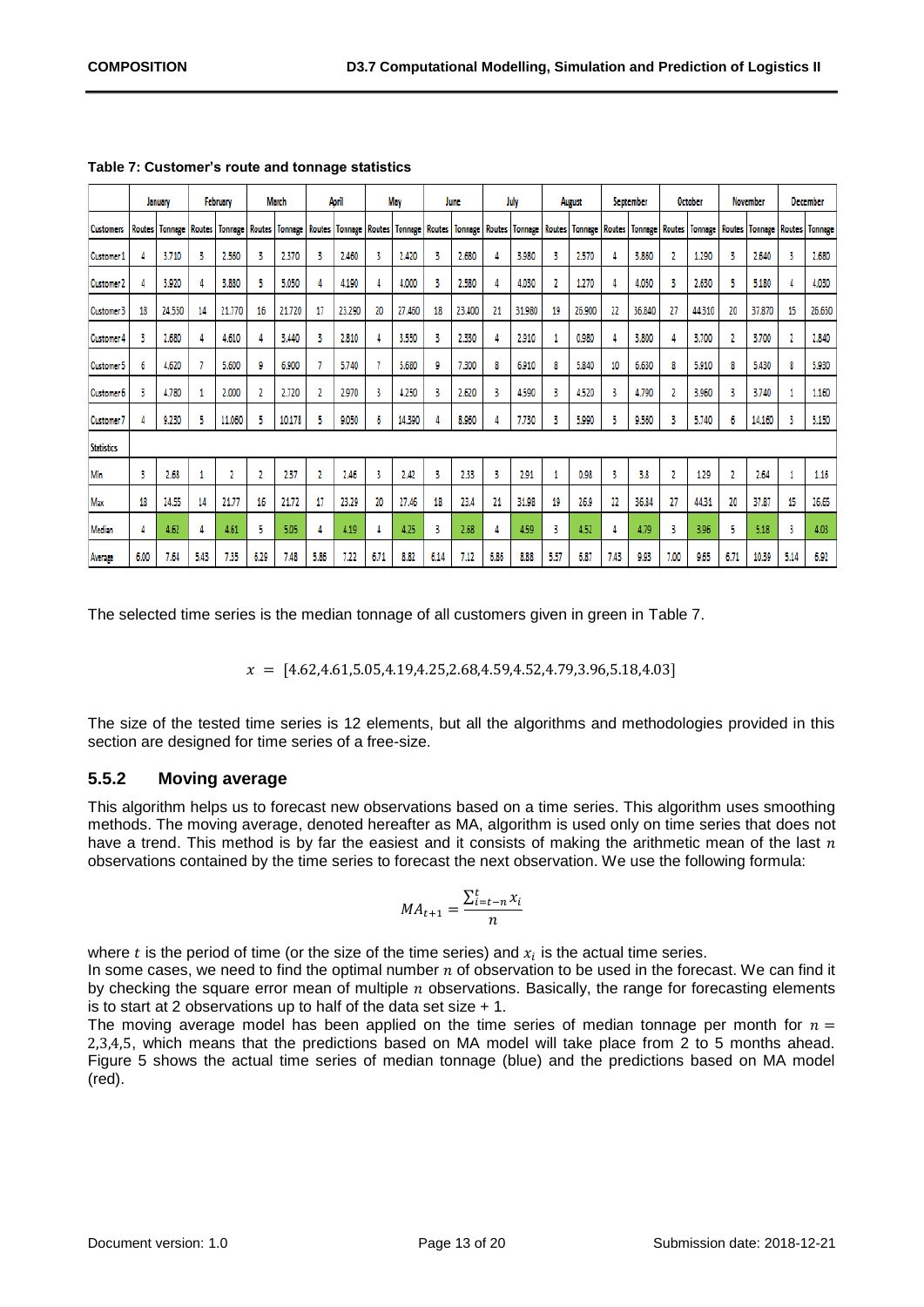

<span id="page-13-1"></span>

One can see that not all MA model fit with the form of time series data and this is because the size of time series is very small in order the MA model to provide quality results. The model with  $n = 4$  is the one that fits mostly with the time series data and has the form of the initial time series.

#### <span id="page-13-0"></span>**5.5.3 Auto-regression models**

A **time series** is a sequence of measurements of the same variable(s) made over time. Usually the measurements are made at evenly spaced times. Let us first consider the problem in which we have a *y*variable measured as a time series. As an example, we might have *y* a measure of global temperature, with measurements observed each year. An **autoregressive model** is when a value from a time series is regressed on previous values from that same time series, for example,  $y_t$  on  $y_t - 1$ :

$$
y_t = \beta_0 + \beta_1 y_{t-1} + \varepsilon_t \quad (1)
$$

In this regression model, the response variable in the previous time period has become the predictor and the errors have our usual assumptions about errors in a simple linear regression model. The **order** of an autoregression is the number of immediately preceding values in the series that are used to predict the value at the present time. Thus, the preceding model given in eq. (1) is a first-order auto-regression, written as AR(1). If we want to predict  $y_t$  using measurements  $(y_{t-1}, y_{t-2})$ , then the autoregressive model for doing so would be:

$$
y_t = \beta_0 + \beta_1 y_{t-1} + \beta_2 y_{t-2} + \varepsilon_t \quad (2)
$$

The model in eq. (2) is a second-order auto-regression, written as AR(2).

The application of an auto-regression model with lag 1, meaning  $AR(1)$ , on time series x provides a prediction of median carried tonnage for the next month around 3.46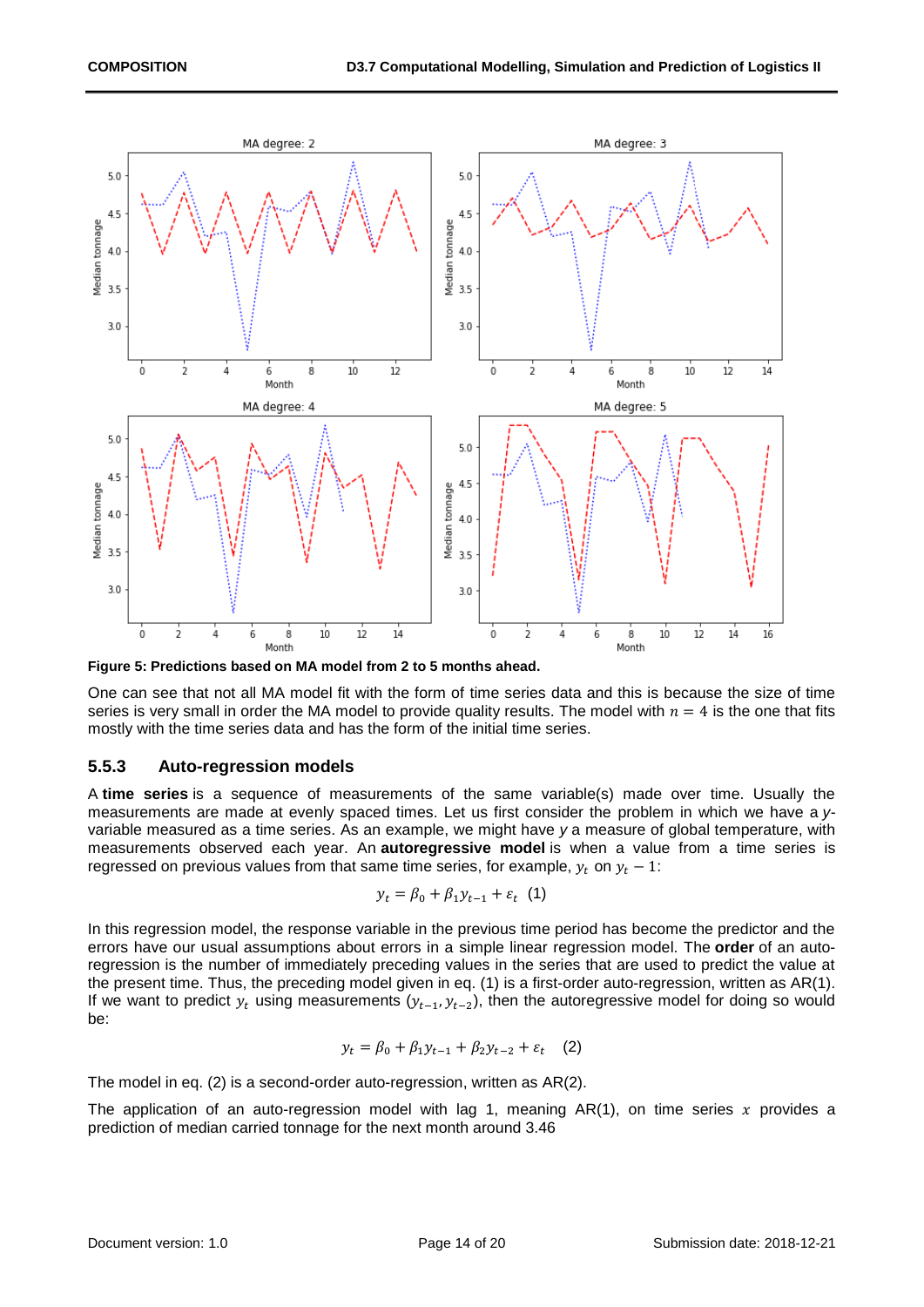#### <span id="page-14-0"></span>**5.5.4 Markov chain**

Markov chains are a fairly and simple common way to statistically model random processes. Markov Chains are conceptually quite intuitive, and are very accessible in that they can be implemented without the use of any advanced statistical or mathematical concepts. Formally, a Markov chain model is a probabilistic automaton. The probability distribution of state transitions is typically represented as the Markov chain's *transition matrix* P. If the Markov chain has N possible states, the matrix will be an N x N matrix, such that entry  $(i, j)$  is the probability of transitioning from state i to state j. Additionally, the transition matrix must be a **stochastic matrix**, a matrix whose entries in each row must add up to exactly 1. This makes complete sense, since each row represents its own probability distribution.

Markov chain models can be used to determine the probability of moving either from state *i* to state *i* for a **single step** or from state *i* to state *i* over *M* steps. As it turns out, this is actually very simple to find out. Given a transition matrix P, this can be determined by calculating the value of entry  $(i, j)$  of the matrix obtained by raising  $P$  to the power of  $M$ .

For the time series of median tonnage per month we define two possible states: "Up" and "Down", which means that a value of the time series at its current time can be followed by a larger ("Up") or a smaller ("Down") value. We could also define the a third state when the current and the future value are the same ("Steady"), but the form of the time series does not provide any clues for the existence of this state. Thus, based on the assumptions described above, the transition matrix  *for the median tonnage per month time* series is calculated and given below:

$$
P = \begin{bmatrix} 0.222 & 0.778 \\ 0.857 & 0.143 \end{bmatrix}
$$

From the transition matrix  $P$  one can see that the probability of being at state "Up" and the next state to be the same is 0.222 and the probability of being at state "Up" and the next state to be "Down" is 0.778. Moreover, the probability of being at state "Down" and the next state to be "Up" is 0.857 and the probability of being at state "Down" and the next state to be "Down" is 0.143. Based on transition matrix  $P$  it is easy to calculate the probabilities of futures states over  $M$  steps. For example, the probability of being at state "Up" and after 5 months to be at the same state is 0.48 and the probability of being at state "Up" and after 5 months to be at state "Down" is 0.53 (see [Figure 6\)](#page-15-1).

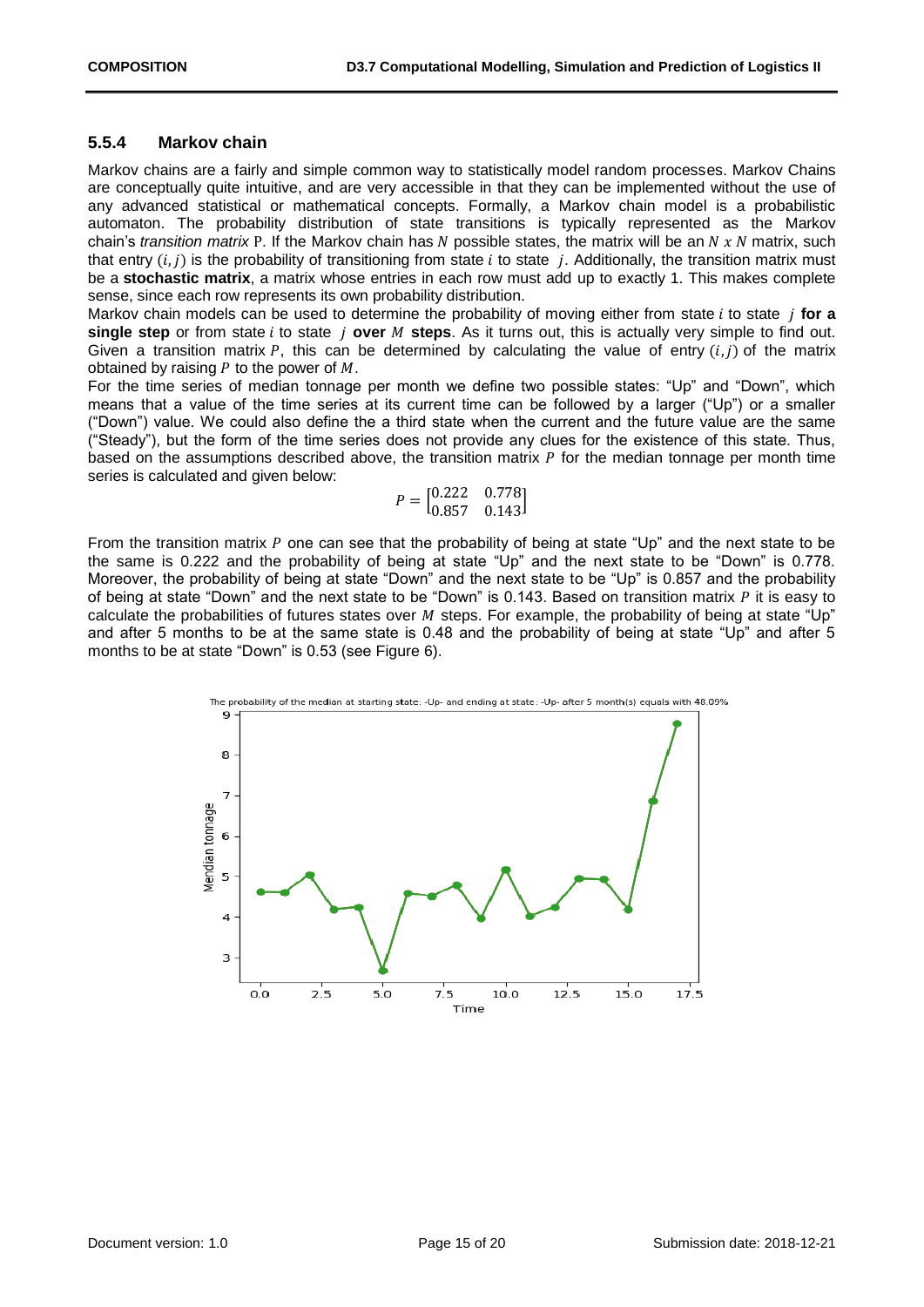

<span id="page-15-1"></span>**Figure 6: Time series plots with the calculated transition probabilities for M=5 and states "Up" to "Up" (left plot) and M=5 and states "Up" to "Down" (right plot).**

#### <span id="page-15-0"></span>**5.5.5 Fill Level Sensor Data Analysis**

The Slope Statistic Profile (SSP) method aims to estimate the change point *T* from the profile of a linear trend test statistic, computed on consecutive overlapping time windows along the time series. The test statistic for linear trend estimation is selected based on its high power compared to other test statistics for both correlated and white noise residuals. In the SSP approach, a first candidate change point  $T$  is the time point at which the profile crosses the threshold line of rejection of the null hypothesis of no trend at ±t<sub>w−2,1−a/2</sub>, where *a* is the significance level, *w* is the size of the sliding window and *t* follows the Student distribution with  $w-2$  degrees of freedom. The search of change point  $T$  is confined in a time interval corresponding to the profile segment bounded by  $t_{w-2,1-a_1/2}$  and  $t_{w-2,1-a_2/2}$  for positive trends and by  $-t_{t_{w-2,1-a_2/2}}$  and  $-t_{w-2,1-a_1/2}$  for negative trends, where significance levels  $a_1$  and  $a_2$  for two side test are 0.20 (or 20%) and 0.05 (or 5%), respectively. The t-statistic for the parametric linear trend test that is used in SSP approach is  $t = \frac{\hat{\beta}}{g(t)}$  $\frac{\beta}{s(\widehat{\beta})}$ ~ $t_{w-2}$ , where  $\hat{\beta}$  is least square estimator for the trend parameter and  $s(\hat{\beta})$  is the estimated standard error of  $\hat{\beta}$ . The null hypothesis of no trend is rejected at a significance level a if  $|t| \ge$  $t_{w-1,1-a/2}$ . The selection of two significant levels is based on the assumption that there are not sudden changes in natural variations, which means that some time is needed in order a time series, which has a not obvious structural break to pass from no linear trend to linear trend condition. Thus, the existence of two significant levels describes the transition between these conditions. Thus,  $t_{w-2,1-a_1/2}$ ,  $t_{w-2,1-a_2/2}$  will be denoted as *Upper<sub>1</sub>* and *Upper*<sub>2</sub> thresholds, respectively and  $-t_{w-2,1-a_1/2}$ ,  $-t_{w-2,1-a_2/2}$  will be denoted as *Lower<sup>1</sup>* and *Lower2* thresholds, respectively. The SSP method is initially created in order to detect significant changes in linear trend of known time series. The version of the SSP presented here detects all possible changes in linear trend of a time series in real time.

In the following, the parametric linear trend test for a sliding window of size w on the time series  $Y_t$ ,  $t = 1, ..., n$ , is presented. Thus, for the first window  $[Y_1, ..., Y_w]^T$  the least square estimator for the trend parameter β is obtained as  $\hat{\beta} = \sum_{t=1}^{w} (t-\bar{t}) Y_t / \sum_{t=1}^{w} (t-\bar{t})^2$  (1), where  $\bar{t}$  is the average time. The standard error of  $\hat{\beta}$  is estimated from the power spectrum  $s_1(\hat{\beta}) = \left[2 \int_0^{0.5} W(f) S(f)\right]$  $\int_0^{0.5} W(f)S(f)\big]^{1/2}$ (2). In (2),  $W(f) =$  $\left|\sum_{t=1}^w b_t e^{-2\pi i f}\right|^2$  with  $b_t = \frac{t-\bar{t}}{\sqrt{W(t-\bar{t})}}$  $\frac{1}{\sum_{t=1}^{w} (t-\bar{t})^2}$  and  $S(f)$  denotes the sample power spectrum of  $\varepsilon_t$  given as  $S(f)$  = 1  $\frac{1}{2\pi}(\hat{y}_0 + 2\sum_{k=1}^{w-1}\hat{y}_k\cos(2\pi f k))$ . Parameter  $\hat{y}_k$  denotes the estimate of the kth order autocovariance of  $\varepsilon_t$ , given as  $\hat{\gamma}_\kappa = \frac{1}{\omega}$  $\frac{1}{w}\sum_{t=1}^{w-k} \hat{\varepsilon}_{t+k}\hat{\varepsilon}_t$  for  $k>0$ , where  $\hat{\varepsilon}_t=Y_t-\hat{a}-\hat{\beta}t$  are the estimated residuals  $(\hat{a}=\overline{Y}_t-\hat{\beta}t$  and  $\overline{Y}_t$  is the mean of the time series), and  $\hat{\gamma}_0 = \frac{1}{w}$  $\frac{1}{w-2}\sum_{t=1}^{w} \hat{\varepsilon}_t^2$  for  $k=0$ .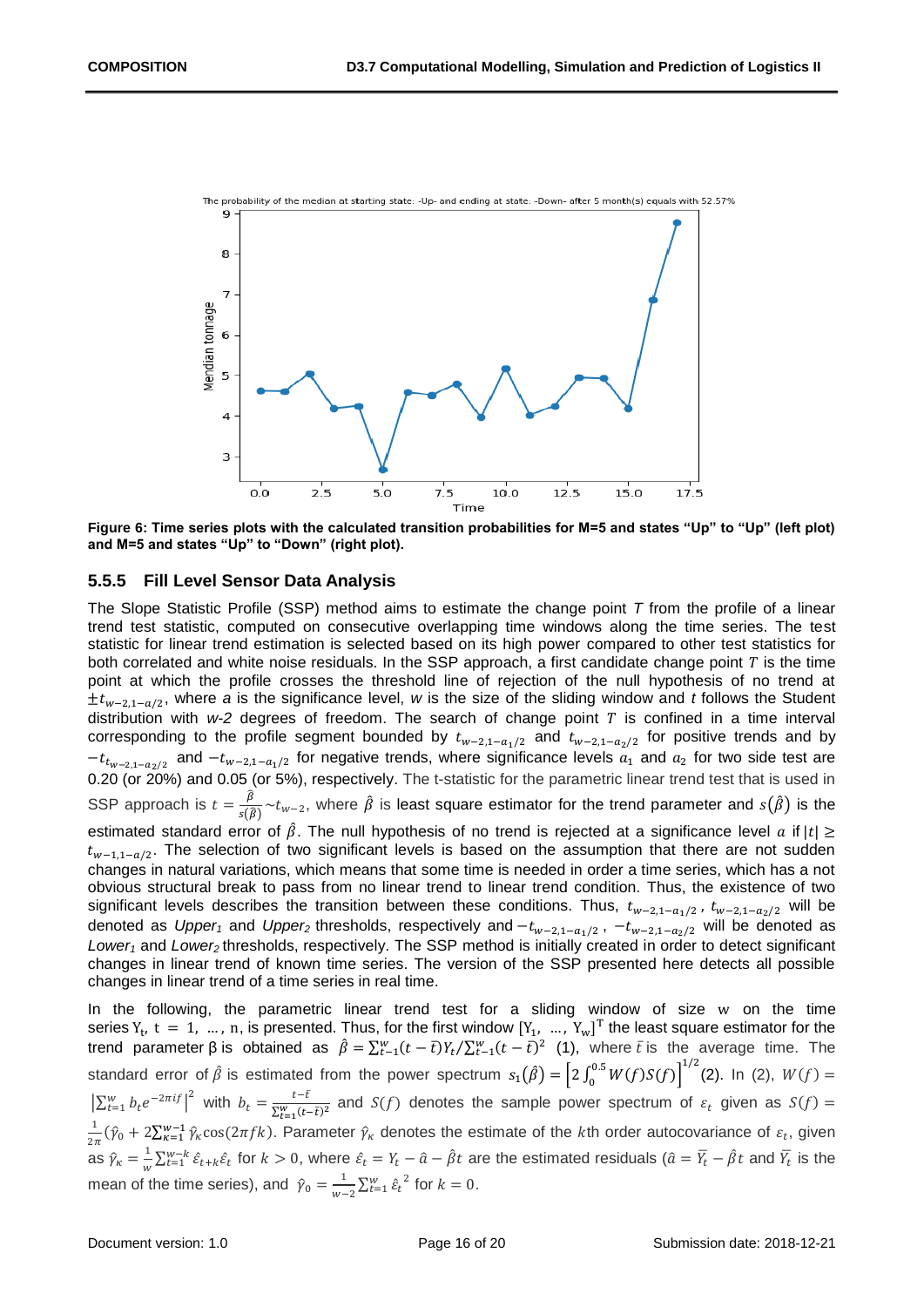

[Figure 7](#page-16-0) provides a demonstration of the linear trend profile of the fill level time series.

<span id="page-16-0"></span>**Figure 7: Linear trend profile (left subplot) and fill level time series (right subplot) during the detection of changes in linear trend. The cyan and dotted lines in negative denote the Lower<sup>1</sup> and Lower2 thresholds, respectively, and the cyan and dotted lines in negative denote the Upper<sup>1</sup> and Upper2 thresholds, respectively.** 

SSP method is applied on the time series of recordings (percentages) of fill level sensor described in Section 5.3. The interval between two recordings is 5 seconds (on average). The selected size of sliding window for SSP is 20 elements, based on intensive simulations and experiments. [Figure 7\(](#page-16-0)a) shows the linear trend profile (left subplot) and the fill level time series (right subplot). When the linear trend of fill level time series is steady, the linear trend profile points out that there are not significant changes indeed. In this test case, the time series has many ups and downs in small time intervals. This fact has as a result, the SSP methodology to detect many changes on the linear trend (see [Figure 7\(](#page-16-0)b), right subplot). In the case of fill level sensor, the SSP methodology, is set to detect only the time points when the linear trend has upward changes, a fact that indicates a state of bin fullness

In general, the real time approach of SSP method has the ability to detect multiple change points in linear trend of a time series and it is most effective in cases when the change(s) in a time series is(are) not abrupt, as happens in most natural variations.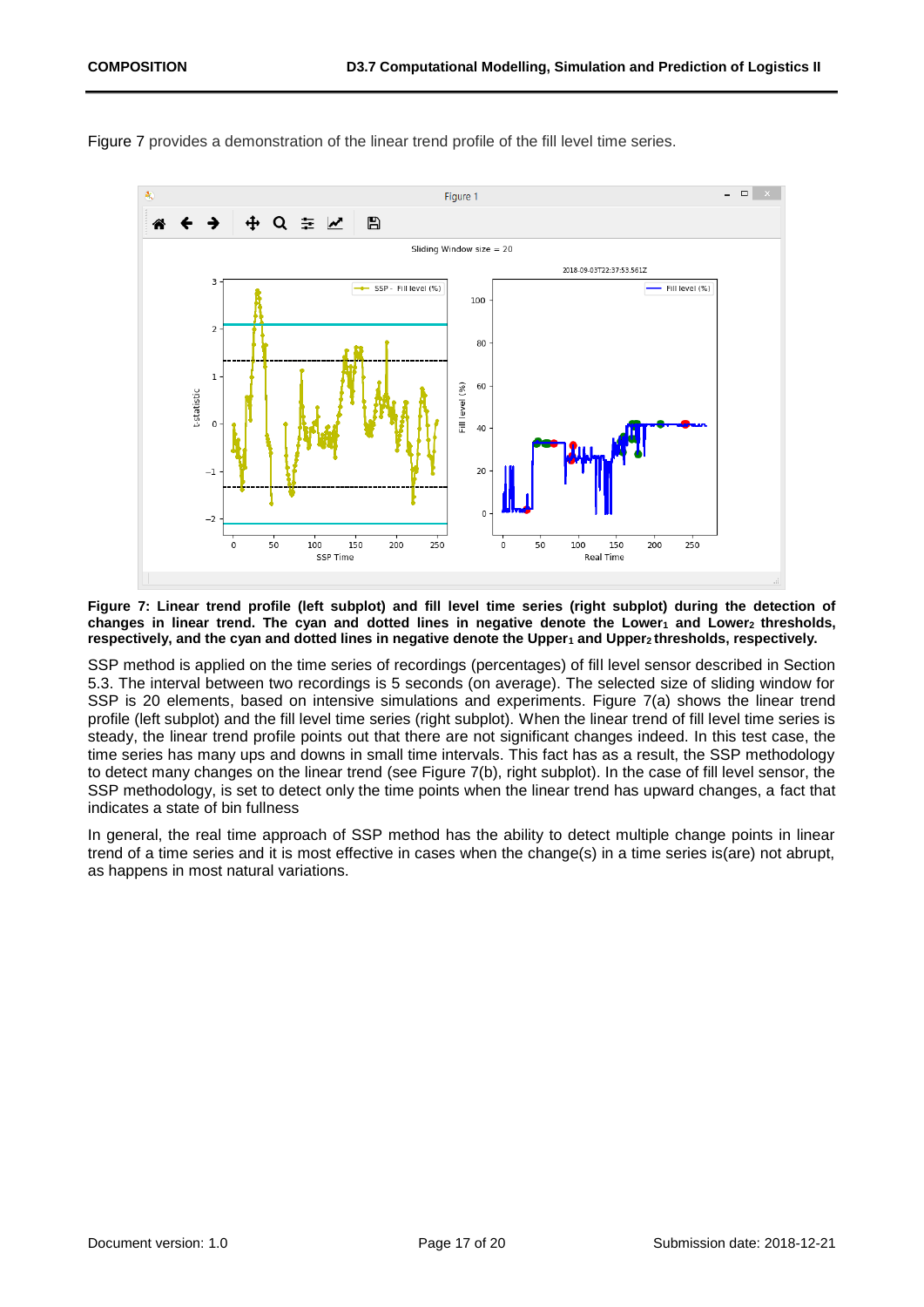## <span id="page-17-0"></span>**6 Conclusions**

In conclusion, the deliverable D3.7 – Computational Modelling, Simulation and Prediction in Logistics II describes the effort spent from M4 to M28 and represents the final status of Task3.3 – Simulation and Forecasting in Production and Logistics of WP3. This report documents the final results in the part of logistics similarly to production results which are documented in D3.5 – Computational Modelling, Simulation and Prediction in Production II (will be submitted in parallel). With this report, the work of Task 3.3 related to logistics is completed.

Based on the analysis of the applied methods, the Genetic Algorithm for ELDIA contractual recyclable material management indicates the optimum pair of routes and weights for waste and wood materials in order to enhance the decision making by the ELDIA purchase manager. Furthermore, the application of the Slope Statistic Profile methodology enhanced the COMPOSITION system with the ability to detect the waste bins fullness. By using this algorithm's estimations and notifications of the fill level containers, the scrap metal bidding process will be able to start and be completed earlier. The time series prediction engine provides a generalized tool for predictions and calculation of probabilities using state-of-art methodologies from the fields of statistics (auto-regression and moving average models) and probability theory (Markov chains).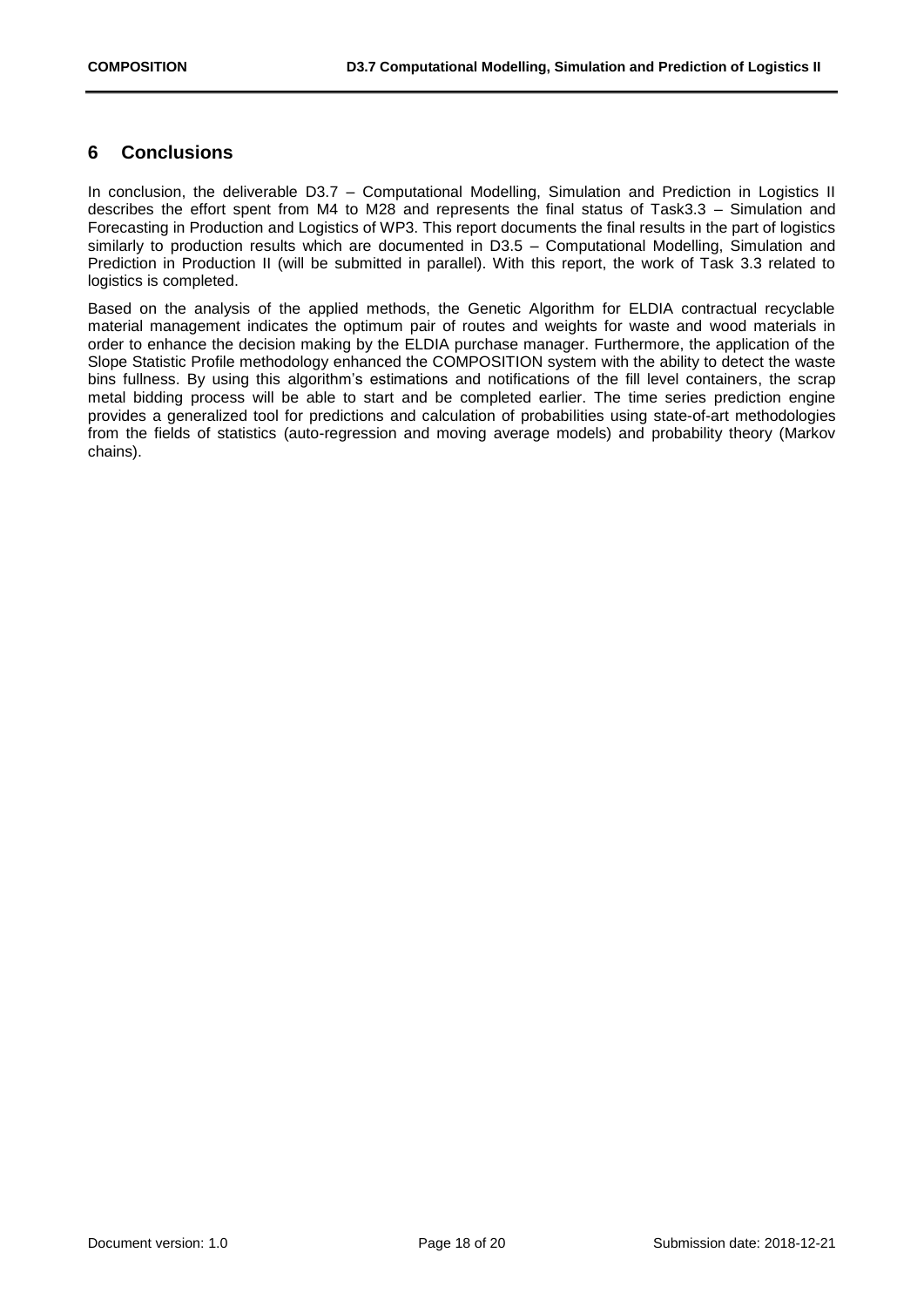## <span id="page-18-0"></span>**7 List of Figures and Tables**

## <span id="page-18-1"></span>**7.1 Figures**

| Figure 6: Time series plots with the calculated transition probabilities for M=5 and states "Up" to "Up" (left           |  |
|--------------------------------------------------------------------------------------------------------------------------|--|
|                                                                                                                          |  |
| Figure 7: Linear trend profile (left subplot) and fill level time series (right subplot) during the detection of         |  |
| changes in linear trend. The cyan and dotted lines in negative denote the Lower1 and Lower2 thresholds,                  |  |
| respectively, and the cyan and dotted lines in negative denote the Upper <sub>1</sub> and Upper <sub>2</sub> thresholds, |  |
|                                                                                                                          |  |

## <span id="page-18-2"></span>**7.2 Tables**

| Table 4: Fitness function average value for material / customer for years 2015 and 2016.  11 |  |
|----------------------------------------------------------------------------------------------|--|
|                                                                                              |  |
|                                                                                              |  |
|                                                                                              |  |